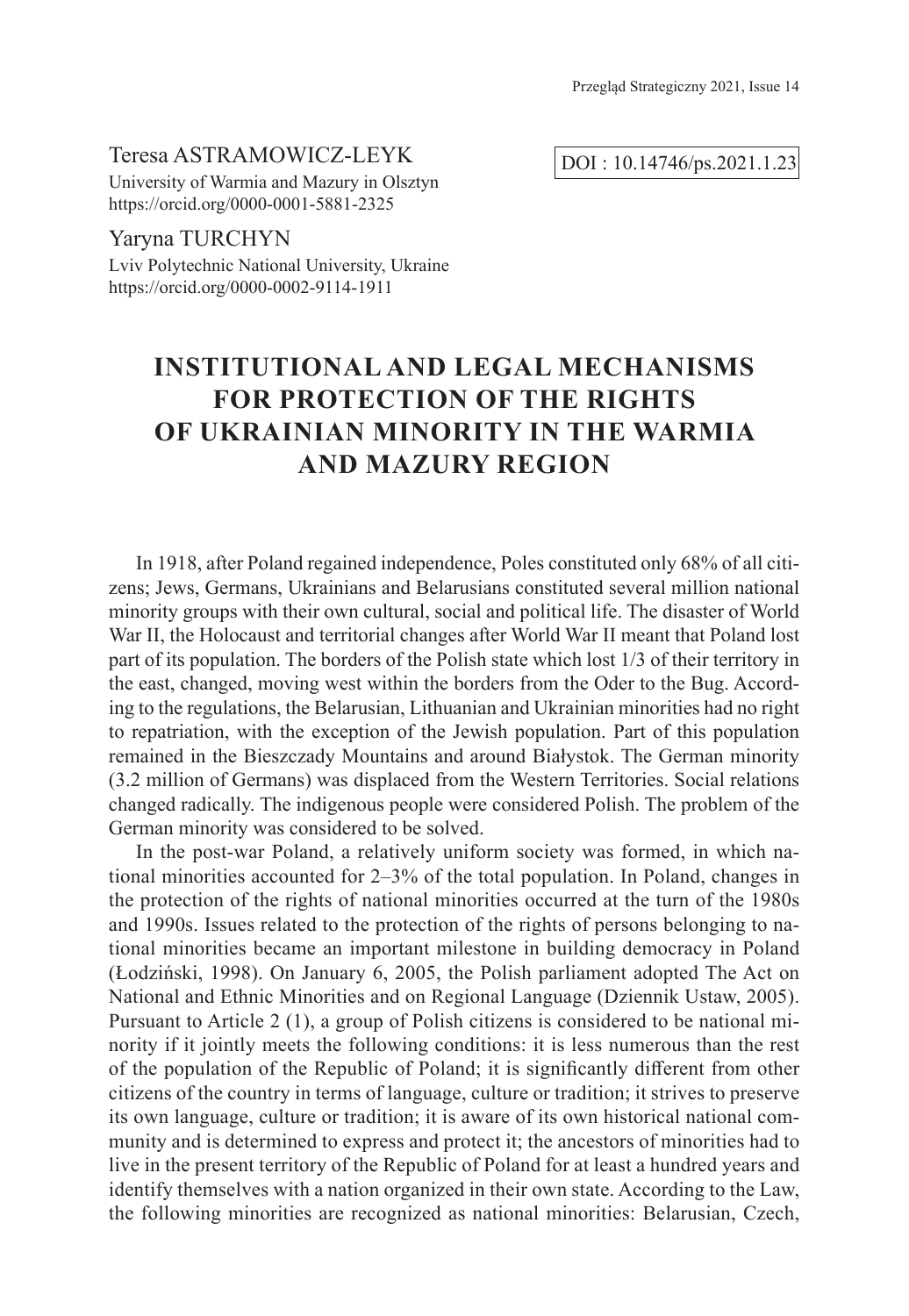Lithuanian, German, Armenian, Russian, Slovak, Ukrainian, Jewish. This law also defines the concept of ethnic minorities, which includes a group of Polish citizens who meets the same conditions as a national minority, except the last condition, because the ethnic minority does not identify with a nation organized in its own state. They include Karaim, Lemko, Roma, and Tatar.

The highest-order act, regulating the rights of national minorities in Poland, is the Constitution of the Republic of Poland (*Konstytucja…*, 1997). The rights of these minorities have been formulated in Article 35 of the Constitution (*Konstytucja…*, 1997). It should be emphasized that, paragraph 1 of Article 35 of the Constitution refers to the obligations of the state towards persons belonging to national minorities (Janusz, 1998: 58; 2001: 117), while paragraph 2 of that article states that "National and ethnic minorities have the right to create their own educational, cultural and institutional establishments for the protection of their religious identity and to participate in the resolution of matters concerning their cultural identity."

Research on the initiatives of self-government of the Warmia and Mazury Region for the equal treatment of national minorities (including Ukrainian national minority) is an important voice in the discussion on the policy of eliminating inequalities in Polish society. The attitude of the ruling majority to national minorities is a litmus test of democracy.

Scientific explorations were guided by the following research hypotheses: 1) national minorities in Warmia and Mazury including Ukrainian national minority are active and enrich Polish culture; 2) state administration authorities were interested in the activities of national minorities before the creation of local self-government in Poland (1999); 3) the self-government authorities of the examined region of Poland coming from leftist and liberal groups and the people's movement, support the activities of national minority organizations; 4) national minorities, including Ukrainian national minority, positively evaluate the existing support for their actions by local self-government and state administration; 5) Poland's integration into the European Union had a positive impact on the implementation of the policy on national minorities; 6) the relevant practices for the protection of the rights of national minorities at the level of the Warmia and Mazury Region are effective and therefore can be implemented not only in other regions of the Republic of Poland but also in other states for solving ethnic problems.

In the preparation of the research, the basic literature on the studied issues was reviewed. The main research problems included questions: How is the Ukrainian national minority distributed in the studied region? What are the historical features of its development? What are the main forms of activity/communication used by the Ukrainian national minority in the Warmia and Mazury Region at the present stage of its development? What problems does it face and what are the possible ways of solving them? What are state and local government institutions working for national minorities in the studied region of Poland? What activities do these institutions undertake to ensure equal treatment of national minorities and provision for their rights? How are these activities assessed by organizations/representatives of the Ukrainian national minority?

The leading research method was the institutional and legal one. The research also contained the interviewing method as well as the focus group interview. This made it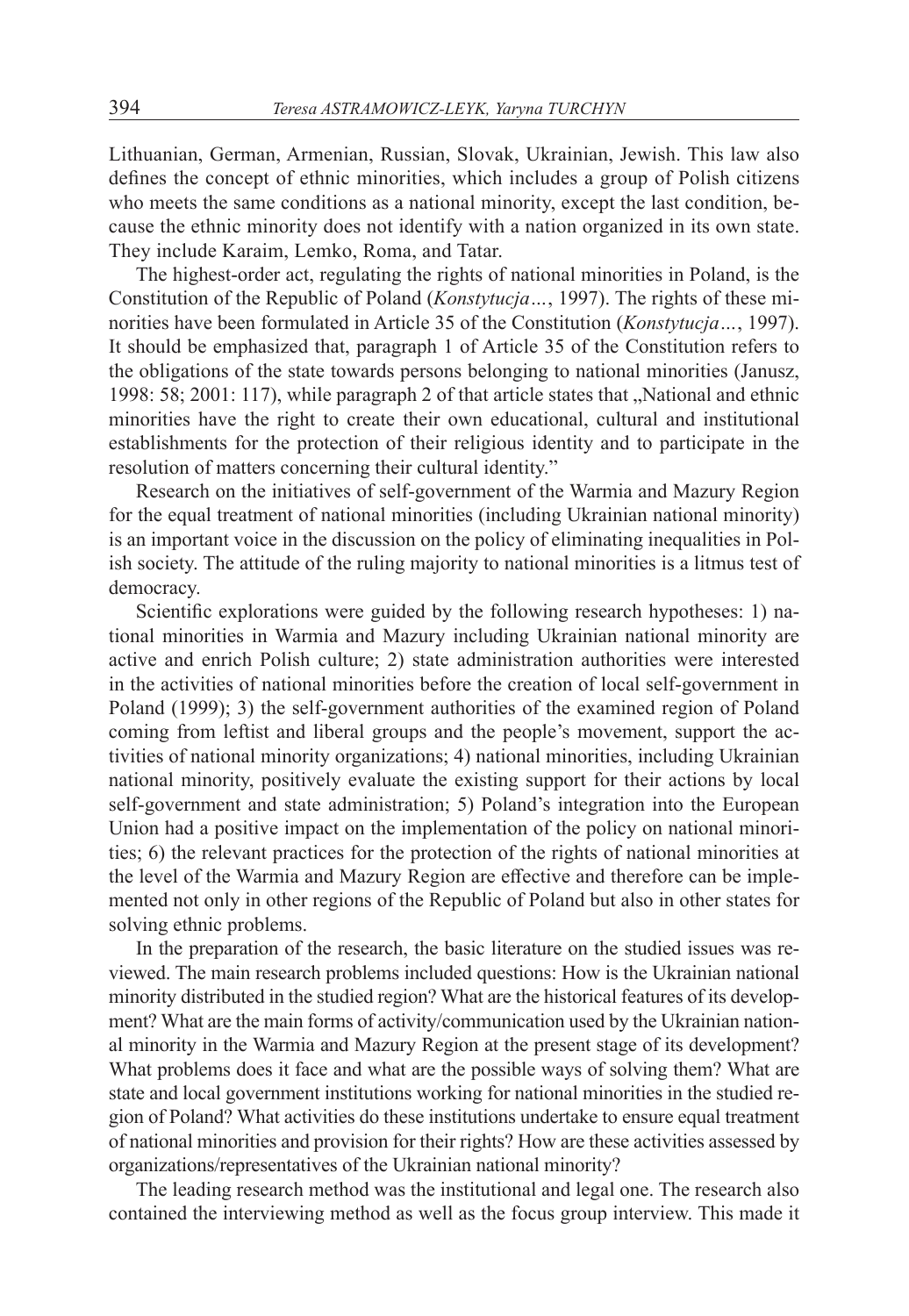possible to identify the peculiarities, characteristics, legal principles and effectiveness of the work of the main state institutions in the field of securing the rights of national minorities, particularly the Ukrainian national minority, at the level of the Warmia and Mazury Region.

# **TERRITORIAL DISTRIBUTION OF NATIONAL MINORITIES IN THE WARMIA AND MAZURY REGION**

The Warmia and Mazury Region was established on January 1, 1999 as a result of administrative reform. It included the lands of Warmia, Mazury and Powiśle. Warmia and Mazury were the southern part of former East Prussia. The region is characterized by the greatest national and ethnic diversity in Poland. National diversity is also superimposed by considerable religious diversity, which together creates features typical of the borderland community with its multicultural dimension. According to the estimates from associations of national minorities, minorities constitute about 7–8% of all inhabitants of the region (1.429 million).

After World War II, almost entire German population left Warmia and Mazury. The war contributed to the exodus of the inhabitants of Warmia and Mazury (out of 2.5 million in the autumn of 1944, 450,000 remained). About 120,000 Warmians and Masurians remained, and just as many Germans. The first post-war years brought mass settlement of people from central Poland and Warsaw (200,000), (Sakson, 1998: 107– 116) repatriates from former Kresy (140,000), (Sakson, 1998: 116–128), Ukrainians as part of Operation Vistula (70,000) (Sakson, 1998: 128–140) and smaller groups: Belarusians, Lithuanians, Roma (about 10,000 in total) (Sakson, 1998: 140–153) – all data are from 1950. Such diversity of the incoming population brought many integration problems(Sakson, 1998: 113–115, 153–189).

Today the largest group are Ukrainians with about 75–80 thousand people; they mainly live in the northern part of the region (see: *Наш вибір*, 2019). One should note that there are still discussions about the size of the national minorities, including the Ukrainian national minority, in this region. According to official figures, there are 11,000 Ukrainians living in the Warmia and Mazury Region, however a number of Polish NGOs, scholars and government officials disagree with this estimate. For example, during the 5th Ukrainian-Polish Scientific Forum in May 2019, the representative of the Marshal of the Warmia and Mazury Region for National Minorities, Wiktor Leyk, stated that the General Directorate of Statistics incorrectly indicated the size of the Ukrainian national minority by lowering the real numbers. As evidence, the official mentioned the lack of a full survey research in Górowo Iławeckie and Lelkovo municipalities (pl: *gmina*).

The second largest group are Germans, with about 25–30 thousand people. Belarusians are a group of 4–5 thousand people, largely assimilated.<sup>1</sup> A specific group are Roma, about 1,000, including 400 people in Olsztyn. In addition to these population groups, the Warmia and Mazury Region is inhabited by some Russian families, and

<sup>&</sup>lt;sup>1</sup> A small group (25 people) operate in the Regional Council of the Belarusian Democratic Union.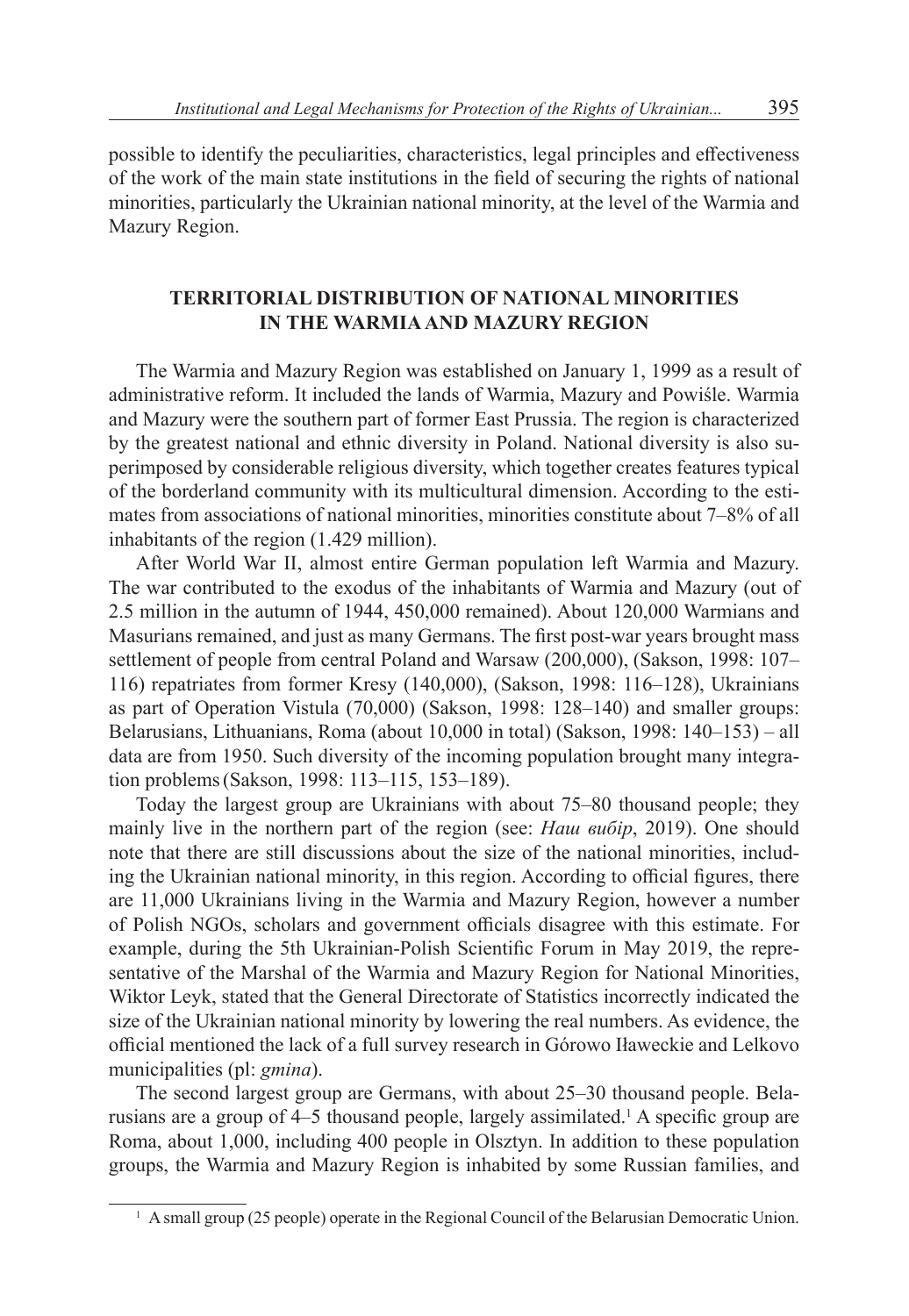in the Olecko, Gołdap and Ełk counties, Lithuanian families, which, however, do not tend to organize. There are also about 4,000 Warmians and 6,000 Masuria, although the census does not support this data.

National minorities live compactly in different parts of the Warmia and Mazury Region. The northern part, from the border with the Kaliningrad Region of the Russian Federation to Olsztyn, is inhabited by Ukrainians (Sakson, 2014: 120–134). The most numerous clusters are to the north from Braniewo to Banie Mazurskie, but there are also clusters of this population in the central part of the region (Olsztyn and Mrągowo). The distribution of this population is caused by internal migration over the past fifty years, but also by Operation Vistula, which was guided by the principle of settling Ukrainians in the north of the region, in the least inhabited border area. Germans live both in the cities and in the villages. They are scattered throughout the region. There is a large cluster in Olsztyn (about 4–5 thousand). Mixed marriages constitute a significant proportion of German families. Belarusians live in the northern and central parts of the region. A small group was forced to settle, others came from migration from the Białystok region. Roma were settled in the cities as a result of administrative activities in the 1950s. In Olsztyn there is a cluster of 400 Roma; several dozen families live in Ostróda and Ełk. Lithuanians have been living in the north-eastern municipalities (Banie Mazurskie and Dubeninki) for centuries. The traditional settlement of Russians is in the vicinity of Wojnowo and Ukta (Old Believers), the others live in larger cities of the region. Masurians and Warmians live in their historical areas. A lot of them reside in Olsztyn, the historical capital of Warmia.

# **STATE AND LOCAL SELF-GOVERNMENT INSTITUTIONS OPERATING FOR THE BENEFIT OF NATIONAL MINORITIES IN THE WARMIA AND MAZURY REGION**

One of the most important initiatives of the state administration in the region was the appointment of a plenipotentiary for national and ethnic minorities and local initiatives in 1994. The governor of Olsztyn (called a Voivode) Janusz Lorenz (Democratic Left Alliance, SLD) appointed Wiktor Leyk from the family of Masurian activists for this function.<sup>2</sup> It should be emphasized that councilors of the Warmian-Masurian Regional Assembly (called Sejmik) from the Freedom Union Club UW (then a coalition) and the Democratic Left Alliance (opposition), and especially the deputy chairman of the Sejmik Miron Sycz – director of the Ukrainian Secondary School in Górowo Iławeckie coming from this environment – showed interest in the issues of national minorities in 1999. The joint initiative of Miron Sycz and Wiktor Leyk supported by the conclusions of associations of the German, Ukrainian and Belarusian minorities

<sup>&</sup>lt;sup>2</sup> The tasks of the representative were formulated as follows: "1. Implementation of the state and regional policy represented by the governor for national, ethnic and religious minorities aimed at harmonious coexistence of a nationally and ethnically diverse society. 2. Supporting the initiatives and aspirations of national minorities residing in the region aiming at their full and real equality in society as Polish citizens." Until January 1, 1999, the regions in Poland were managed by government administration.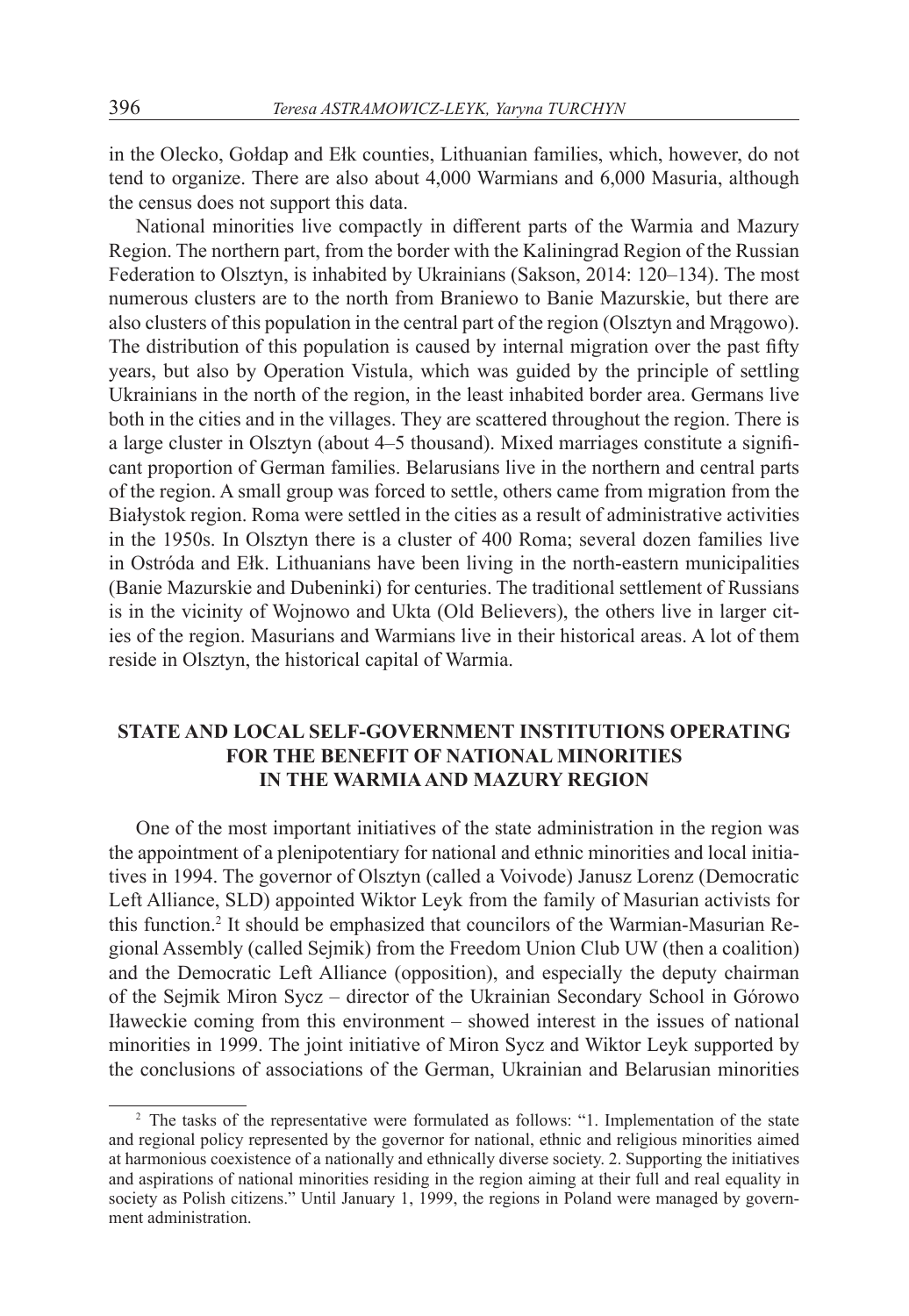led to the establishment of the Committee for National and Ethnic Minorities in the Regional Assembly in March 1999.<sup>3</sup> Its first composition<sup>4</sup> included representatives of all council clubs. In the Statute of the Warmia and Mazury Region, the tasks of the Committee were formulated as follows: "matters related to consideration of the needs and initiatives of national and ethnic minorities, popularization of culture and language, integration and cooperation for the development of the region" (Załącznik do Uchwały, 1999). Representatives of all national minority associations were invited to participate in the inaugural meeting of the Committee (they participate in the work of the Committee as invited guests). The Committee meets at least once a month. Its outreach meetings are also organized. Now the chairman of the said Committee of the Warmia and Mazury Region is Jarosław Słoma from the Сivic Coalition (KO), which exercises power jointly with the Polish People's Party (PSL) in this term of office of the regional council.<sup>5</sup> The deputy constantly emphasizes the thesis about the multinationality of the region, the need to preserve its unique climate for the development of all national minorities of Warmia and Mazury. "We need to support national minorities in Poland, in the regions," says J. Słoma, "if we want other states to support the Polish diaspora in the world" (Лоза, 2019).

As a result of the change of the ruling coalition in the Regional Assembly (SLD, UW, PSL), on October 22, 1999, the new chairman (called Marshal) – Andrzej Ryński from SLD – appointed Wiktor Leyk as the Representative for National and Ethnic Minorities. His tasks were specified in the Organizational Regulations of the Marshal's Office. He was to represent local self-government authorities for national minorities maintaining permanent contacts with them, support cultural and educational initiatives, popularize the achievements of minorities and cooperate with the Committee for National and Ethnic Minorities of the Regional Assembly (Załącznik do Uchwały, 2020: paragraph 43).

The most important achievements of the Warmian-Masurian Regional Assembly in the matters of national minorities include:<sup>6</sup> establishing full cooperation with all associations and centres of national and ethnic minorities within the enlarged region; analysis and formulation of a catalog of minority needs and expectations; full knowledge of the types of cultural, educational and social activities of minority communities; close and substantive cooperation with the Committee for National and Ethnic Minorities of the Parliament of the Republic of Poland and the joint Committee of the Government and National and Ethnic Minorities; establishing friendly cooperation with municipalities and self-governments inhabited by larger clusters of minorities and cultural initiatives on their behalf (also see: Astramowicz-Leyk, 2016).

<sup>&</sup>lt;sup>3</sup> The committee has been operating until now and is the only Committee of this kind at the level of a Regional Assembly in Poland.

<sup>&</sup>lt;sup>4</sup> In the current composition of this Committee there are no representatives of the Law and Justice Party, which is in opposition in the Regional Assembly of the Warmia and Mazury Region.

<sup>5</sup> After the local self-government elections in 2018, the Committee for National and Ethnic Minorities of the Warmia and Mazury Region includes, besides the chairman: E. Adamczyk – deputy chairman of the Regional Assembly (PSL), T. Astramowicz-Leyk – chairman of the International Cooperation Committee (KO), Z. Homza – deputy chairman of the Regional Assembly (KO) and M. Sycz – deputy marshal of the region (KO).

<sup>6</sup> Information from the Warmia and Mazury Region Marshal's Representative of May 10, 2016.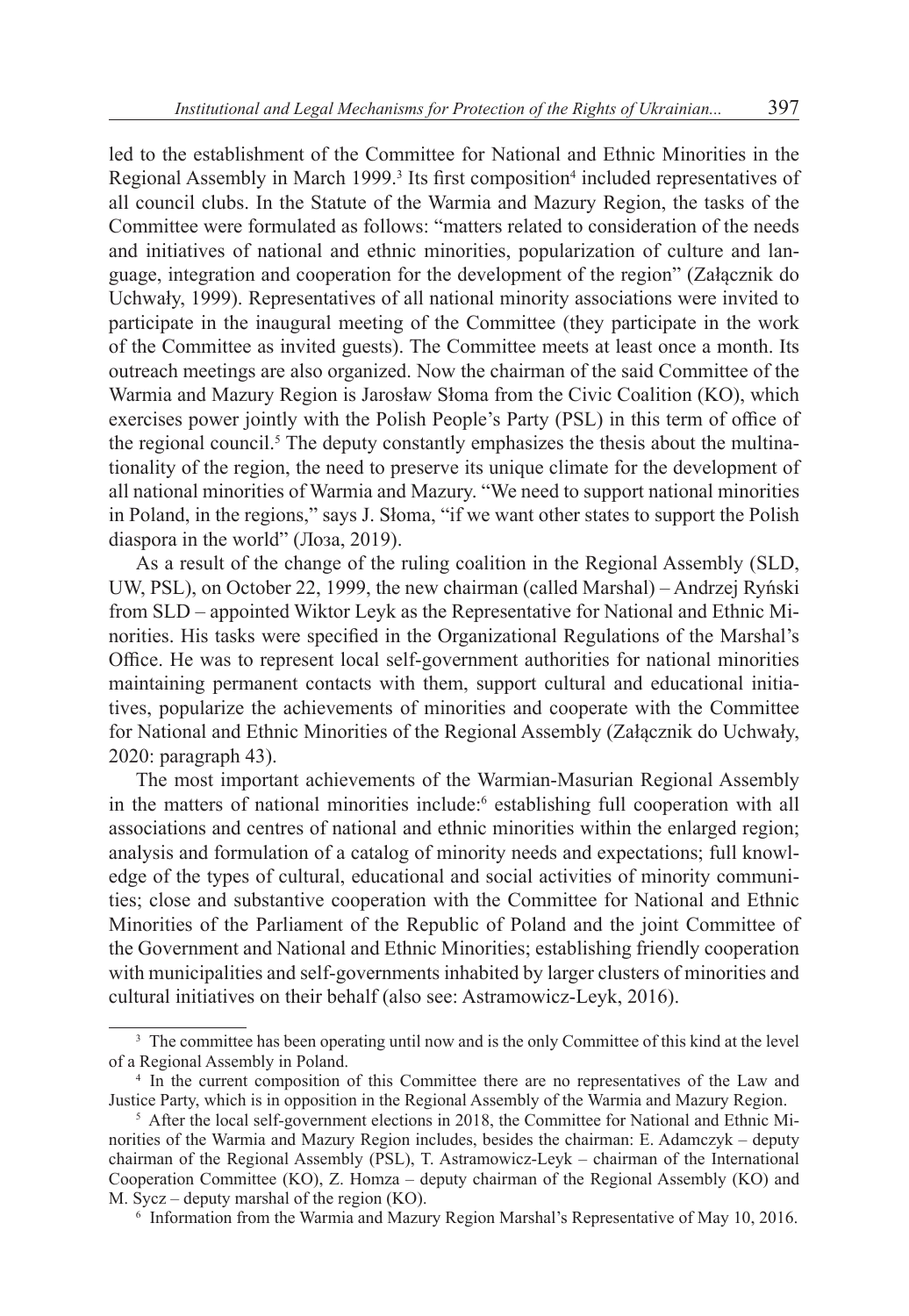

**Figure 1. Financial support for cultural initiatives of national minorities by the self-government of the Warmia and Mazury Region**

Thus, the Warmia and Mazury is a multinational region due to its complex historical past. Such circumstances encourage the local authorities to develop local mechanisms of ensuring the rights of national minorities and harmonizing the interests of different social groups in order to avoid conflicts of ethnic origin. This is an important key to the sustainable development of the Warmia and Mazury Region. This undoubtedly actualizes the topic of the proposed research, the purpose of which is to determine the effectiveness of regional and local governmental institutions in the field of protection of the rights of national minorities and their development. The main criteria for determining effectiveness, in our opinion, can be: creating conditions by local authorities for the preservation of culture, language, and the exercise of religious and political rights of national minorities; providing financial support to national minorities; availability of media in minority languages and the like. This problem will be considered on the example of the Ukrainian national minority, which is the most numerous, institutionally organized and active in the Warmia and Mazury Region, has a long-lasting history and established mechanisms of interaction with local authorities and other national minorities.

# **THE HISTORICAL GENESIS OF THE FORMATION OF THE UKRAINIAN NATIONAL MINORITY IN THE WARMIA AND MAZURY REGION**

It is quite natural that the largest autochthonous community of Ukrainians was formed in Poland among all the countries of the European Union, which is primarily explained by the change in the borders of both states in the historical past. The 2011 census recorded that 51,001 persons of Ukrainian descent resided in Poland, with 27,630 declaring Ukrainian roots as the only ones. Figures from some NGOs are some-

Source: Information on the activities of the Committee on National and Ethnic Minorities of the Warmian-Masurian Regional Assembly of August 13, 2019.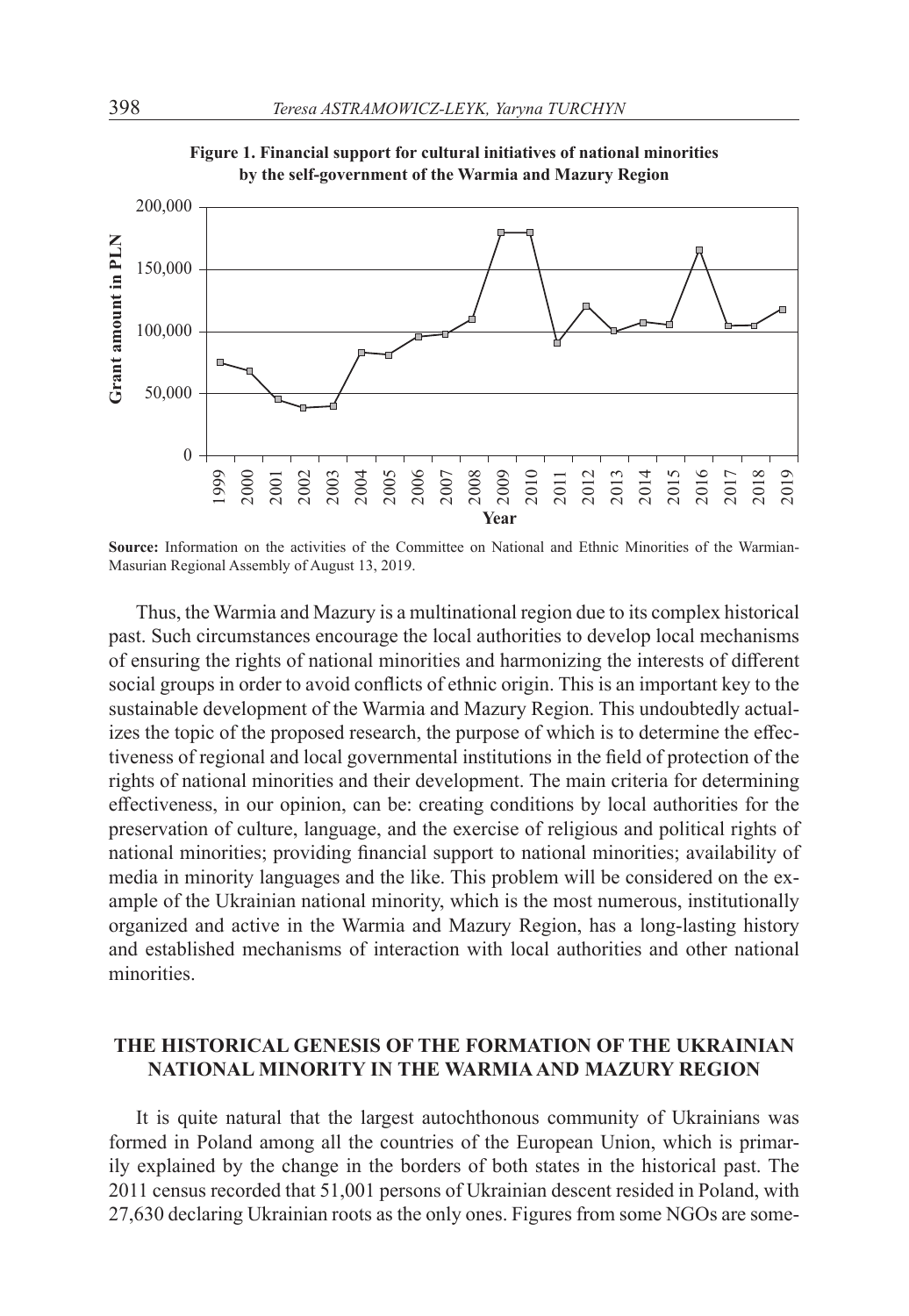what different; they claim that more than 250,000 Ukrainians lived in Poland in the early 1990s. In particular, the Association of Polish Ukrainians mentions from 350 to 500 thousand people of Ukrainian descent (Євтух, Трощинський, Попок, 2005: 43).

Today, the Ukrainian national minority comprising thousands of Ukrainians has fully integrated into the social and political life of Poland, is well represented in the fields of science, politics, education, government etc. As already noted, the largest concentration of Ukrainians in Poland is in the Warmia and Mazury Region. Together with the German minority, they demonstrate the highest degree of activity in the region (Sakson, 2011: 638–647). The largest number of Ukrainians (more than 50,000) appeared on the territory of the region, which is the former lands of East Prussia, as a result of Operation Vistula, which was carried out by the criminal communist regime in 1947. The deported Ukrainians came here from their native lands of south-eastern Poland, among others, from Pshemysl, Syanok and Beskids. The peasants constituted about 90 percent of the deported population (Domagała, 2009: 50). According to Polish researchers, the forced deportation of Ukrainians led not only to their considerable material losses, but, first of all, to the destruction of spiritual culture, the loss of the opportunity to study in their mother tongue, to visit national religious centers. Poland's state policy at the time was characterized by rigid directives aimed at the rapid assimilation of the Ukrainian national minority and the elimination of any possibility of preserving its national identity. It was even forbidden to use the word "Ukrainian" for the newly arrived migrants. Against that background, during the first decade of Operation Vistula, the Ukrainian community was closed, isolated from outside life, which, in fact, allowed to preserve the linguistic and ethnic identification of the group and to preserve it from external assimilation influences. The process of active assimilation of Ukrainians continued during 1947–1956. It is only after 1956 that the situation in Poland changed in favor of asserting the rights of the Ukrainian minority. During this period, the first centres enabling studying in Ukrainian appeared, schools with Ukrainian language of teaching began to open, Ukrainians were given the opportunity to practice their religion, that is an important factor in preserving national identity. In June 1956, the Ukrainian Social and Cultural Society was established and functioned until 1990 (Drozd, Halczak, 2010: 188–193). On the other hand, the democratization of Poland's political system during the 1980s and 1990s contributed to taking the issue of national minorities to a new level. In 1990, the Association of Ukrainians in Poland (AUP) was created. In the fall of that same year, its Olsztyn branch was established. In 1994, a Branch of the Association of Independent Ukrainian Youth in Olsztyn was established (its activity did not last long and currently it does not operate). Such events have undoubtedly influenced the development and transformation of the Ukrainian national minority, which now resides in the mentioned region.

In general, the activities of the Ukrainians of the Warmia and Mazury Region is concentrated around the Ukrainian centres in Poland. Officially, they number almost a thousand people. There are three such centers in the region: 1) Mazury (units: Banie Mazurskie, Węgorzewo, Wydminy, Giżycko, Kruklanki); 2) Elbląg (units: Elbląg, Pasłęk, Pieniężno, Lelkowo, Tolkmicko, Marzęcino, Ostaszewo, Stegna, Braniewo, Pęciszewo, Nowotki, Szymbory, Głębock, Jelonki, Jarzeń); 3) Olsztyn (units: Olsztyn, Dobre Miasto, Lidzbark Warmiński, Górowo Iławeckie, Bartoszyce, Stopki, Kętrzyn,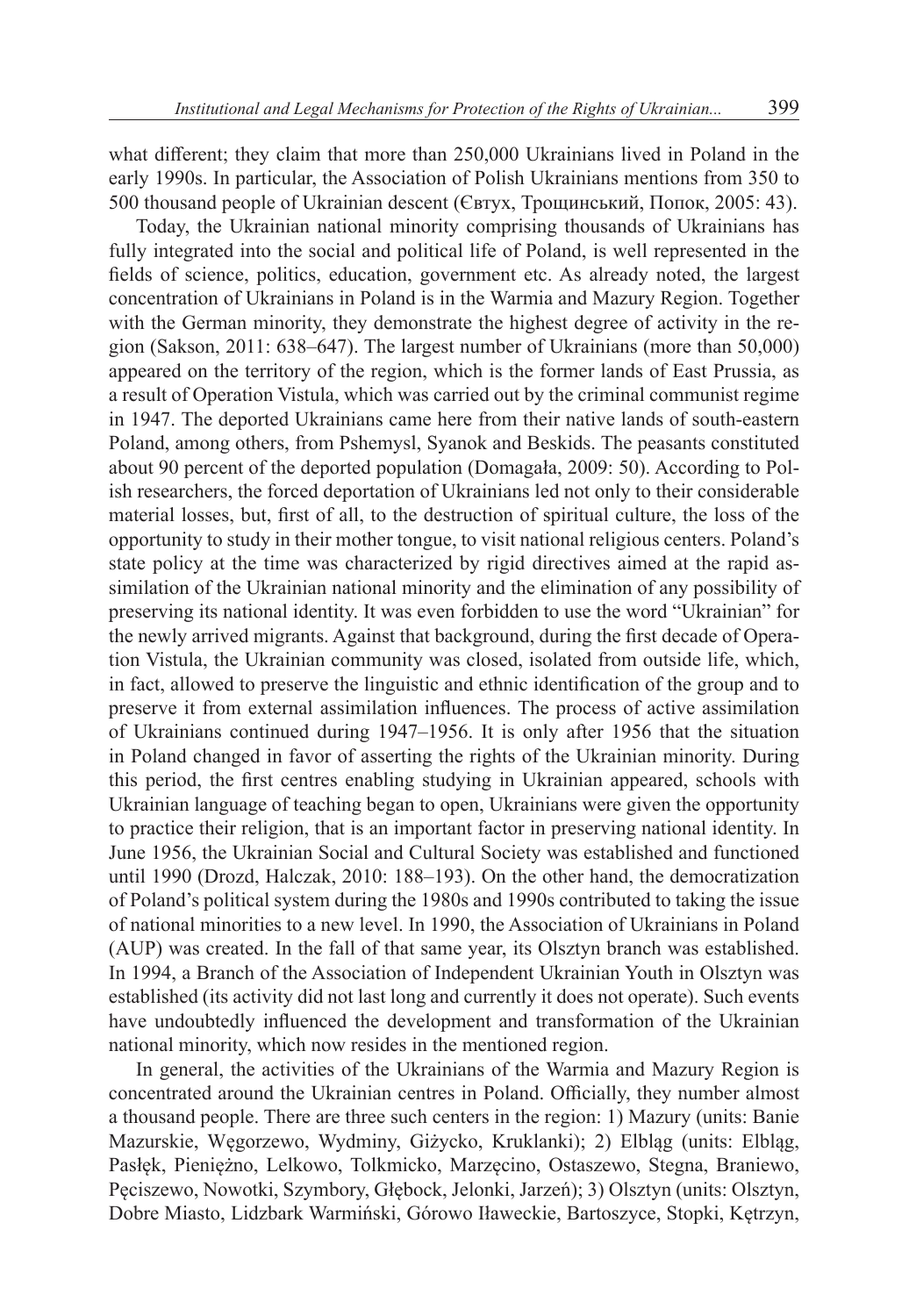Asuny, Gęsiki, Krelikiejmy, Srokowo, Mołtajny, Bajory Małe, Iława, Ostróda, Morąg, Reszel).

# **THE CURRENT STATE OF THE UKRAINIAN NATIONAL MINORITY IN THE WARMIA AND MAZURY REGION**

Within the framework of the "State Policy for the Protection of the Rights of National Minorities: Experience of Ukraine and Poland" Ukrainian-Polish research project, a survey research of representatives of the Ukrainian national minority of the Warmia and Mazury Region was conducted. The goal of the study was to identify not only the specific features of the activities of the Ukrainian community but also to determine the level of effectiveness of local government institutions in securing rights and creating conditions for the development of national minorities.

The age category of the respondents is as follows: under  $16 - 2.4\%$ ; from 16 to  $25 - 6.9\%$ ; from 25 to 40 – 6.9%; from 40 to 60 – 60.5%; over 60 – 23.3%. One can see that the majority of respondents were above middle age (83.8%). This points to the low involvement of the younger generation in the activities of Ukrainian centres and confirms the thesis that modern migrants from Ukraine (mostly young and middleaged) are rather poorly integrated with the local Ukrainian community. This situation is, first of all, explained by migration preconditions. If the previous wave of Ukrainian migrants to the Warmia and Mazury Region (40-ies of the twentieth century) was provoked by political circumstances, then the modern one – by economic ones. Current migrants from Ukraine adhere to priorities derived from financial and domestic needs, which enhances their employment and, accordingly, limits their active participation in the life of the Ukrainian community of the Warmia and Mazury Region.

The majority of the respondents indicated that the Ukrainian community was cohesive, organized, holistic (81.4%), and only 4.6% noted the existence of separate Ukrainian societies and unions that compete with each other (4.6%). It is significant that none of the respondents described the Ukrainian community as isolated or hostile. Low motivation of the young generation of Ukrainians to participate actively in the life of the Ukrainian community; high degree of assimilation with the Polish population; existence of certain conditions that cause the Ukrainians to conceal their own national identity were also noted, which is largely explained by the complexity of inter-ethnic Ukrainian-Polish relations in the historical past.

Interviewed leaders of Ukrainian centers pointed to the peculiarities of the transformation of the Ukrainian national minority over the past decades in Warmia and Mazury. Positive changes include a change in professional affiliation, as today a significant part of Ukrainians have higher education, which has led to a change in the place of residence of Ukrainians, the accumulation of a large claster of Ukrainians in urban areas. This also has the effect of relative improvement of the political representation of the Ukrainian minority in the Polish authorities, mainly at the local level. On the other hand, changes that do not contribute to preserving national identity include a significant reduction in the use of the native (Ukrainian) language, the unsatisfactory condition of the Ukrainian-speaking environment as a whole as well as an increase in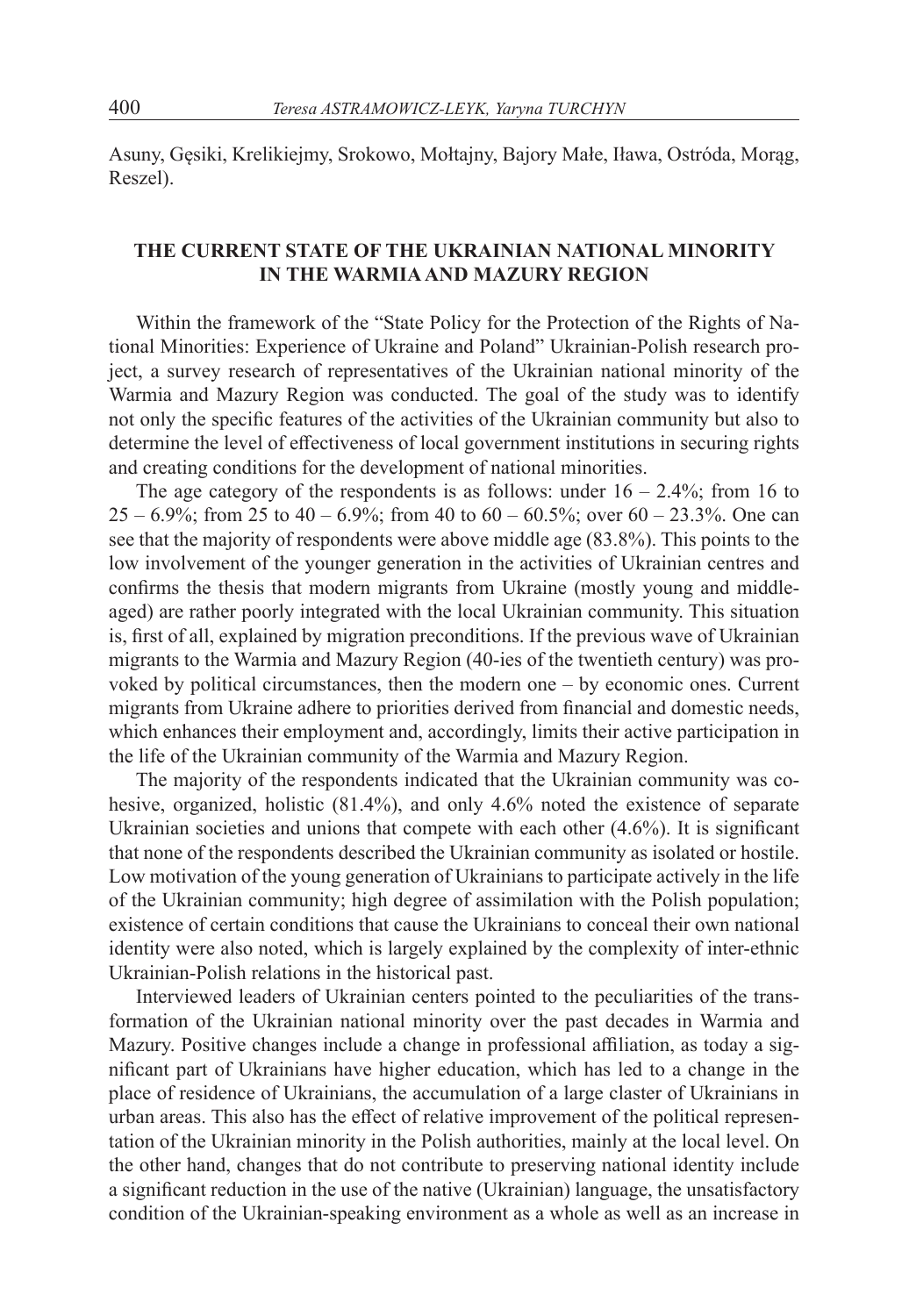

**Source:** Authors' research based on the own survey within the framework of the "State Policy for the Protection of the Rights of National Minorities: Experience of Ukraine and Poland" conducted in 2019.

the assimilation of ethnic Ukrainians, provoked both by Ukrainian-Polish contradictions on the historical grounds and the desire of Ukrainians themselves to improve their social status in Polish society.

The most widespread forms of civic activity of the Ukrainian community in the Warmia and Mazury Region were singled out.

We can observe that the Ukrainian community is quite active in using traditional forms of self-organization – the church, as well as Ukrainian cultural societies. Religious affiliation is known to be an important component of preserving national identity. It should be noted that in the Warmia and Mazury Region there are two largest Greek Catholic parishes of Asuny and Kętrzyn which belong to the Węgorzewski Deanery. In total, there are 22 Greek Catholic and 11 Orthodox parishes in the Region. However, the latter, according to the respondents, do not recognize the formation of the Orthodox Church of Ukraine in 2019. Many Ukrainian communities either already have their own churches (Olsztyn, Giżycko etc.) or are in the process of building them, e.g. in Elbląg. This is important and means that Ukrainians are connecting their future life prospects with this Region. However, the number of church parishioners is decreasing, especially among the younger generation of Ukrainians. Mostly, such state of matter is a consequence of assimilation processes, which is also reflected in religious affiliation. On the other hand, nowadays, Ukrainians are free to profess their religion and adhere to national religious traditions, and local authorities are assisting this primarily by allocating land plots for the construction of Ukrainian churches.

Among other forms of activities of Ukrainians in Warmia and Mazury, one should mention the activities of Ukrainian schools and training centres, and learning Ukrainian language in schools. National minorities operating within the borders of the Republic of Poland are guaranteed the right to learn their native language as well as the right to study in that language. The act of the highest order regulating the rights of national minorities in Poland is the Polish Constitution. The constitutional principles of the state (Chapter I of the Constitution) establish Polish as the official language, but by referring to ratified international agreements, the right to use the mother tongue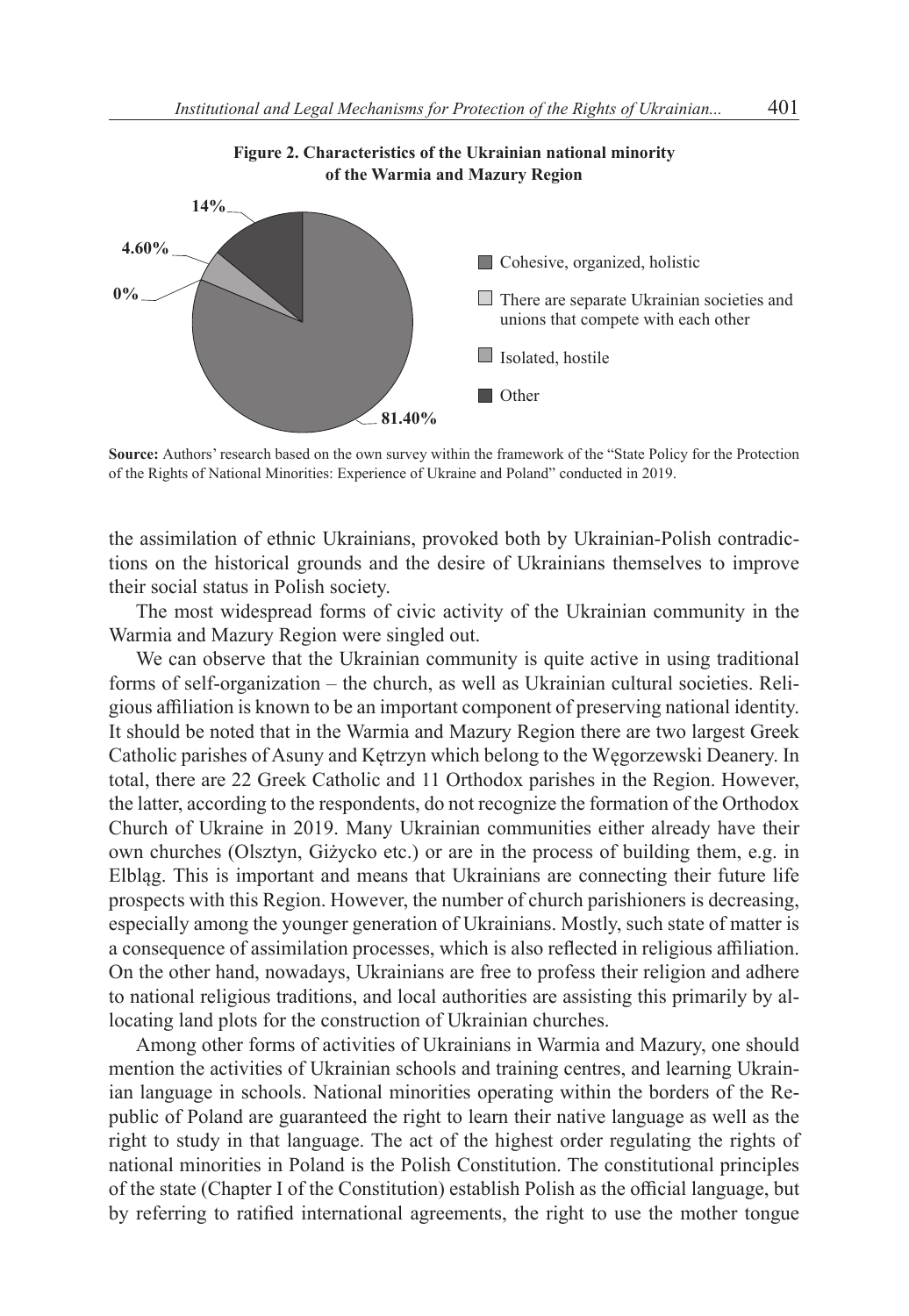

**Figure 3. Forms of civic activity of the Ukrainian national minority of the Warmia and Mazury Region**

**Source:** Authors' research based on the own survey within the framework of the "State Policy for the Protection of the Rights of National Minorities: Experience of Ukraine and Poland" conducted in 2019.

by persons belonging to national minorities is granted.<sup>7</sup> The rights of these minorities are more broadly formulated in art. 35 of the Constitution.<sup>8</sup> It should be emphasized that paragraph 1 of Article 35 of the Constitution refers to the obligations of the state towards persons belonging to national minorities (Janusz, 1998: 58; 2001: 117) while paragraph 2 of the same article states that "National and ethnic minorities have the right to create their own educational and cultural institutions as well as institutions serving the protection of religious identity and participation in settling matters concerning their cultural identity."

The constitutional guarantees of the right of national minorities to education<sup>9</sup> find their expression in earlier laws. The legal regulation of the right of national minorities to education is contained in the Act "On the Education System" of September 07,

<sup>7</sup> Article 27 of the Basic Law states that "In the Republic of Poland, the official language is Polish. This provision does not infringe upon the rights of national minorities arising from ratified international agreements."

<sup>8</sup> Article 35 (1) states that "the Republic of Poland shall ensure that Polish citizens belonging to national and ethnic minorities have the freedom to preserve and develop their own language, to maintain customs and traditions, and to develop their own culture." This part of Article 35 imposes an obligation on the Polish state to create both legal and political norms that favor people from national minorities to preserve and develop their native language, customs and traditions, as well as national culture.

<sup>&</sup>lt;sup>9</sup> In the 1997 Constitution of the Republic of Poland, Article 35 (2) mentions national and ethnic minorities that they have rights, but this statement should be understood as the rights of individual persons belonging to national minorities, not groups. Although it will be easier to create an educational institution for people from a national minority when they create an association or foundation.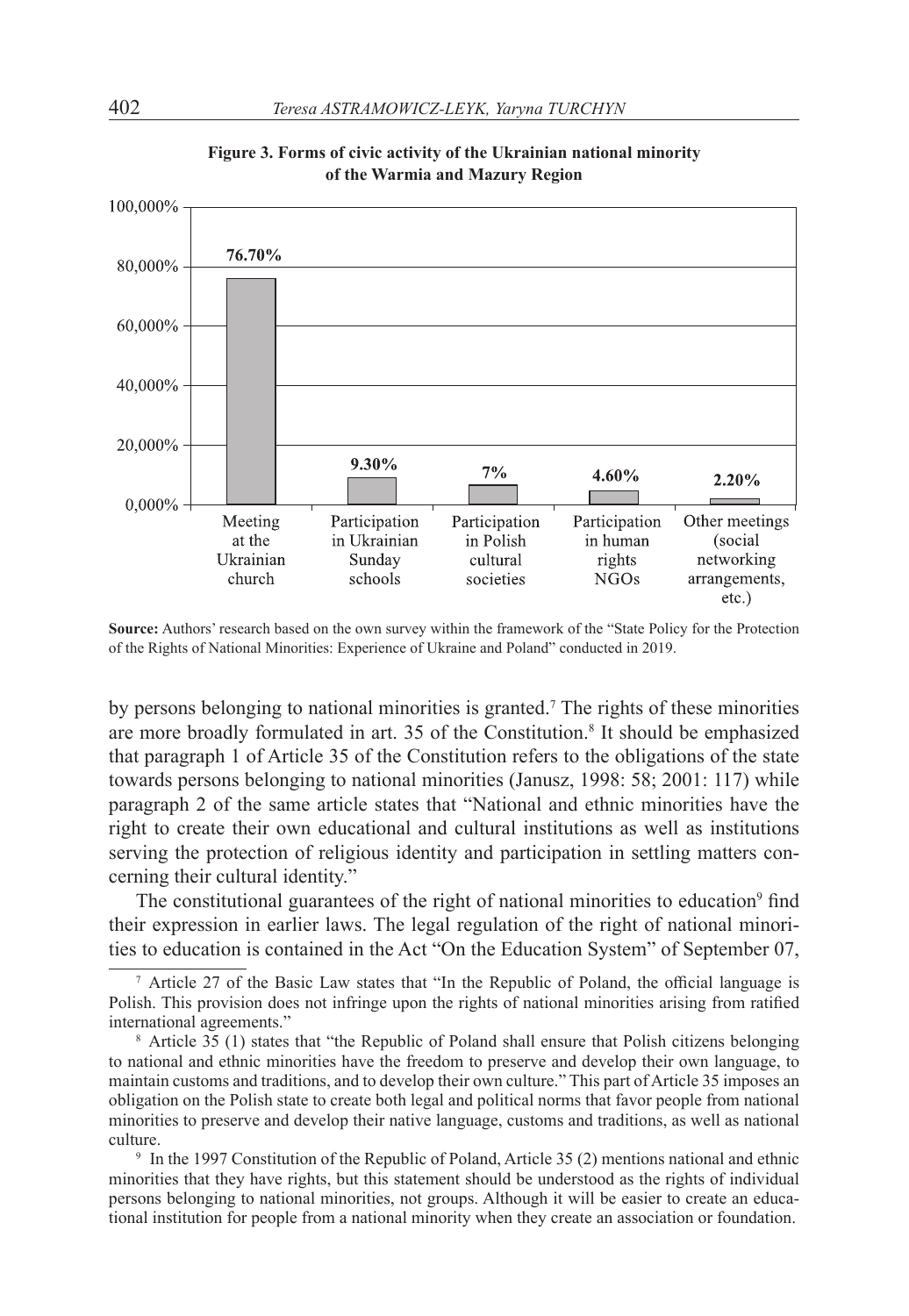1991 (Dziennik Ustaw, 1991). Article 13 of this Act states that "a public school enables students to maintain a sense of national, ethnic, linguistic and religious identity, in particular learning their language as well as their history and culture" (Dziennik Ustaw, 1991).

National minorities in Warmia and Mazury realize their right to education not only on the 30th anniversary of Polish freedom (see: Astramowicz-Leyk, 2002). Since 1956, there have been classes with Ukrainian language of teaching parallel to Polish classes in Banie Mazurskie. In the 2014/2015 school year,<sup>10</sup> 200 students learned Ukrainian at the lower secondary level. The greatest number (55 students) studied at the lower secondary school with the Ukrainian language of teaching in Górowo Iławeckie. Second place belonged to the school No. 3 with Ukrainian language of teaching in Bartoszyce. Lower secondary schools in Pieniężno and Lelkowo had 14 students each one. In turn, a total of 111 students learned Ukrainian at the secondary school level. Most Ukrainian students studied at the Ukrainian Secondary School in Górowo Iławeckie (106 students), and only 5 students at the Secondary School in Braniewo. In primary schools, 449 students learned Ukrainian. Most students were in the primary school (PS) named after Lesia Ukrainka with the Ukrainian language of teaching in Bartoszyce (81 students), over 20 students studied Ukrainian at PS in Giżycko, PS in Banie Mazurskie, PS in Pieniężno, PS in Górowo Iławeckie, PS in Nowica – Braniewski county, PS in the School Complex in Lelkowo. 51 children learned Ukrainian in pre-schools; most – 16 children – in primary school named after Lesia Ukrainka with Ukrainian language of teaching in Bartoszyce. 760 people studied Ukrainian in schools in the 2014/2015 school year which, in combination with pre-school departments, gives a total of 811 people. An interesting fact is that in the School Complex with Ukrainian language of teaching, 50 students came from Ukraine.

According to information from the Warmian-Masurian School Superintendent, in the school year 2018/2019, a total of 773 students learned Ukrainian as a national minority language (Pismo…, 2019), including six pre-school departments organized in primary schools.<sup>11</sup> As for primary schools, as many as 67 schools teach Ukrainian as a national minority language. In already closed lower secondary schools, Ukrainian language was taught as a national minority language in 12 schools. On the other hand, at the secondary school level, Ukrainian language is taught only at the Ukrainian Secondary School in Górowo Iławeckie and at the secondary school in Braniewo.

From the presented data, one can conclude that there is a noticeable decrease in the number of students for whom schools undertake tasks aimed at maintaining the national and linguistic identity of students belonging to the Ukrainian national minority. Another problem that appears in teaching Ukrainian is whether and to what extent economic migrants arriving from Ukraine to Poland, including the Warmia and Mazury Region, will be interested in their children being taught Ukrainian, as this may possibly contribute to the increase in the number of students covered by learning this language.

<sup>&</sup>lt;sup>10</sup> Data on teaching of Ukrainian in the school year 2014/2015 comes from information obtained from the Warmian-Masurian Board of Education in Olsztyn (see: *Dane*…).

<sup>&</sup>lt;sup>11</sup> These are the schools in the Bartoszyce, Branievo, Giżycko (Wydminy), Kętrzyn (Drogosze and Mołtajny), and Ostróda (Morąg) counties.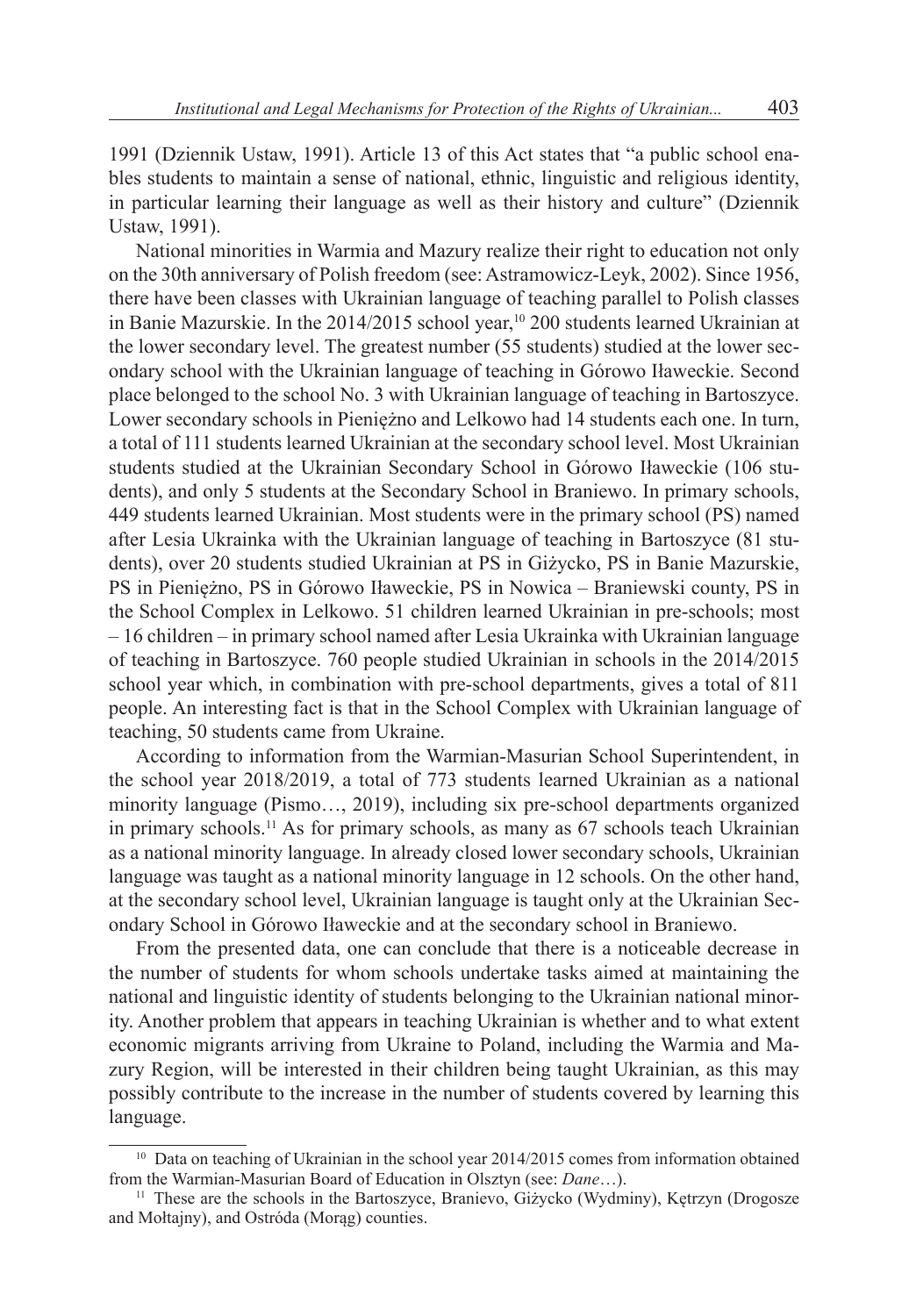Therefore, there are conditions for learning Ukrainian or studying in Ukrainian. The local authorities do not create any obstacles for it and promote the development of Ukrainian schooling; however another issue is the progressive assimilation of Ukrainians, including the representatives of the last migration wave as well as insufficient support from the Ukrainian authorities for the process of learning Ukrainian by foreign Ukrainians.

In general, the Ukrainian national minority in Poland is known for its culture and national traditions, which are a significant contribution to the development of Polish culture. In the multicultural Warmia and Mazury Region, Ukrainians have the opportunity to develop and demonstrate their cultural heritage as well as maintain a stable connection with their homeland in this field and to cooperate with other national minority societies on this basis (see: Czetyrba-Piszczako, 2015). Thus, the respondents are pointing to the significant importance of cultural events (concerts, festivals, performances, conferences, etc.), such as: Days of Ukrainian Theater, festivals "Pid Spil'nym Nebom" ("Under the Common Sky"), "Barvy Ukrainskoii Kultury" ("Colors of Ukrainian Culture"), "E-Colomyia," "Nich Ivana Kupala" ("Ivan Kupala's Night"), Days of Ukrainian Culture, regional Ukrainian fair "Z Maliovanoji Skryni" ("From a Hand Drawn Chest"), International Church Music Days, International Festival of Children's Folklore Circles of National Minorities, Shevchenkivsky Concerts, TV and radio festival "Kalinovy Mosty" ("Guelder Rose Bridges") etc. There are numerous dance and song groups in the region, including "Dumka," "Lisova Pisnia," "Dar Liubovi," "Suzir'achko," "Cheremosh," "Lemkivski Veselushki" and others. The Ukrainian cultural heritage is well received by the local population, which is important not only for preserving Ukrainian ethnicity or popularization of the cultural heritage of Ukrainians, but also because it is an effective instrument of soft influence that "works" to enhance the integration of Ukrainians into modern Polish society. And precisely, this tool, in our opinion, is quite effective for the formation of a positive image of the Ukrainian state in the Warmia and Mazury Region. Such an instrument is apolitical, therefore non-debatable, has an established institutional framework and does not require significant financial costs.

The state and prospects for the development of the Ukrainian community in the Warmia and Mazury Region depends on the intensity of participation of its representatives in various forms of public activity aimed at preserving national identity. We see that more than 80% of the respondents are systematically involved in various forms of activity (monthly, weekly). But every one in five Ukrainians participate in joint events very rarely – about once a year. Unfortunately, given the low involvement of young people in the life of Ukrainian community and strong assimilation processes, one can predict further decrease of this indicator. Therefore, opportunities for active social life for the preservation of national identity have been created and exist, however, because of these objective circumstances, not all members of the Ukrainian national minority benefit from them.

Co-operation of the Ukrainian community for preserving national identity also depends on the level of internal communication. Therefore, the respondents were asked to evaluate the quality of existing channels of internal communication of the Ukrainian community in the Warmia and Mazury Region according to the scale where 1 means an inadequate level of communication and 10 is the maximum level. Thus, 95.4% of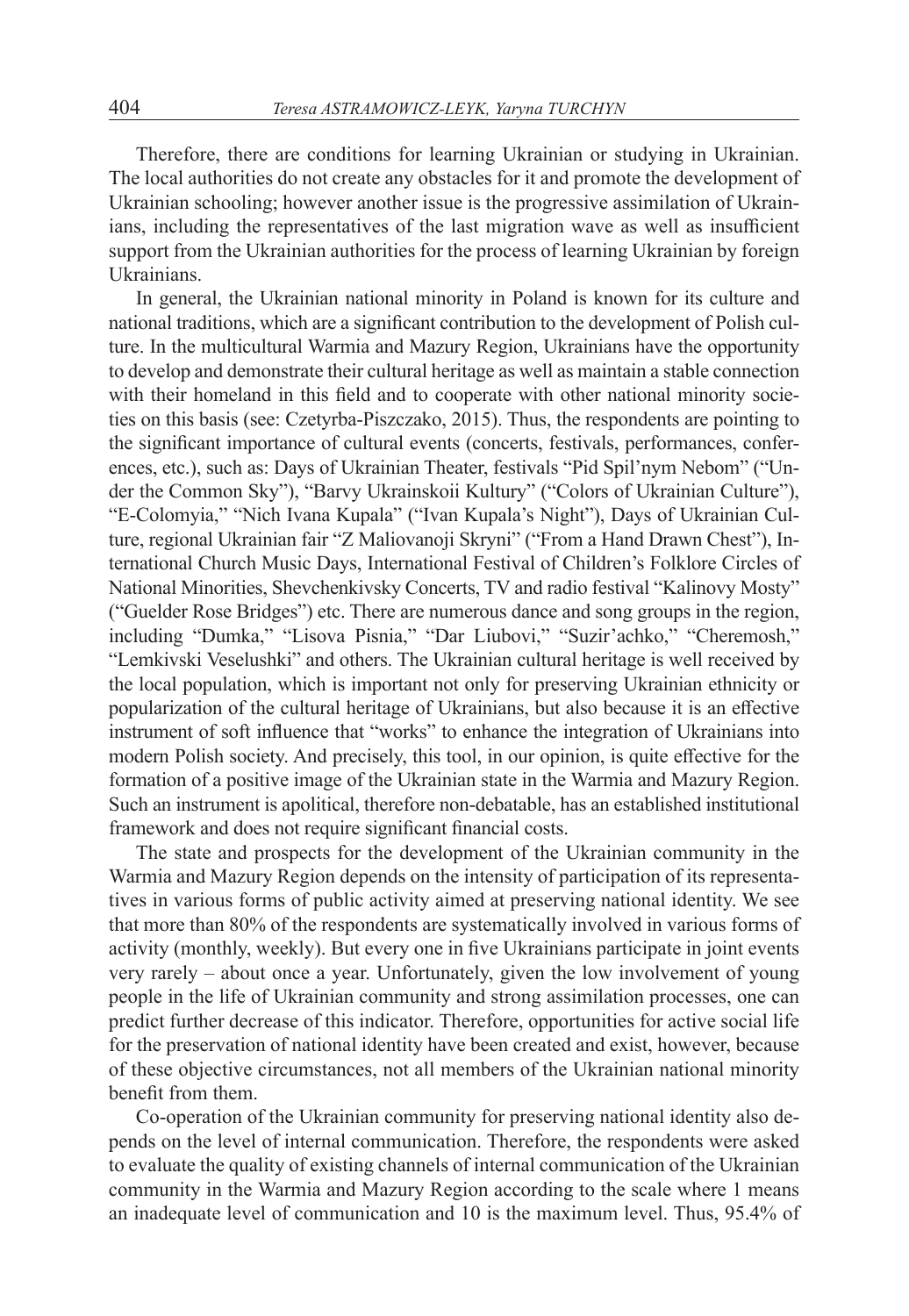



**Source:** Authors' research based on the own survey within the framework of the "State Policy for the Protection of the Rights of National Minorities: Experience of Ukraine and Poland" conducted in 2019.

respondents answered that the level of communication within the Ukrainian community was sufficient and maximum, indicating figures from 5 to 10. It is worth noting that more than a quarter of respondents (25.7%) indicated the maximum level of communication (figure 10). Only 4.6% of respondents described the level of communication as inappropriate (figures 1–4).



**Figure 5. Assessment of the level of internal communication of the Ukrainian national minority of the Warmia and Mazury Region**

Source: Authors' research based on the own survey within the framework of the "State Policy for the Protection of the Rights of National Minorities: Experience of Ukraine and Poland" conducted in 2019.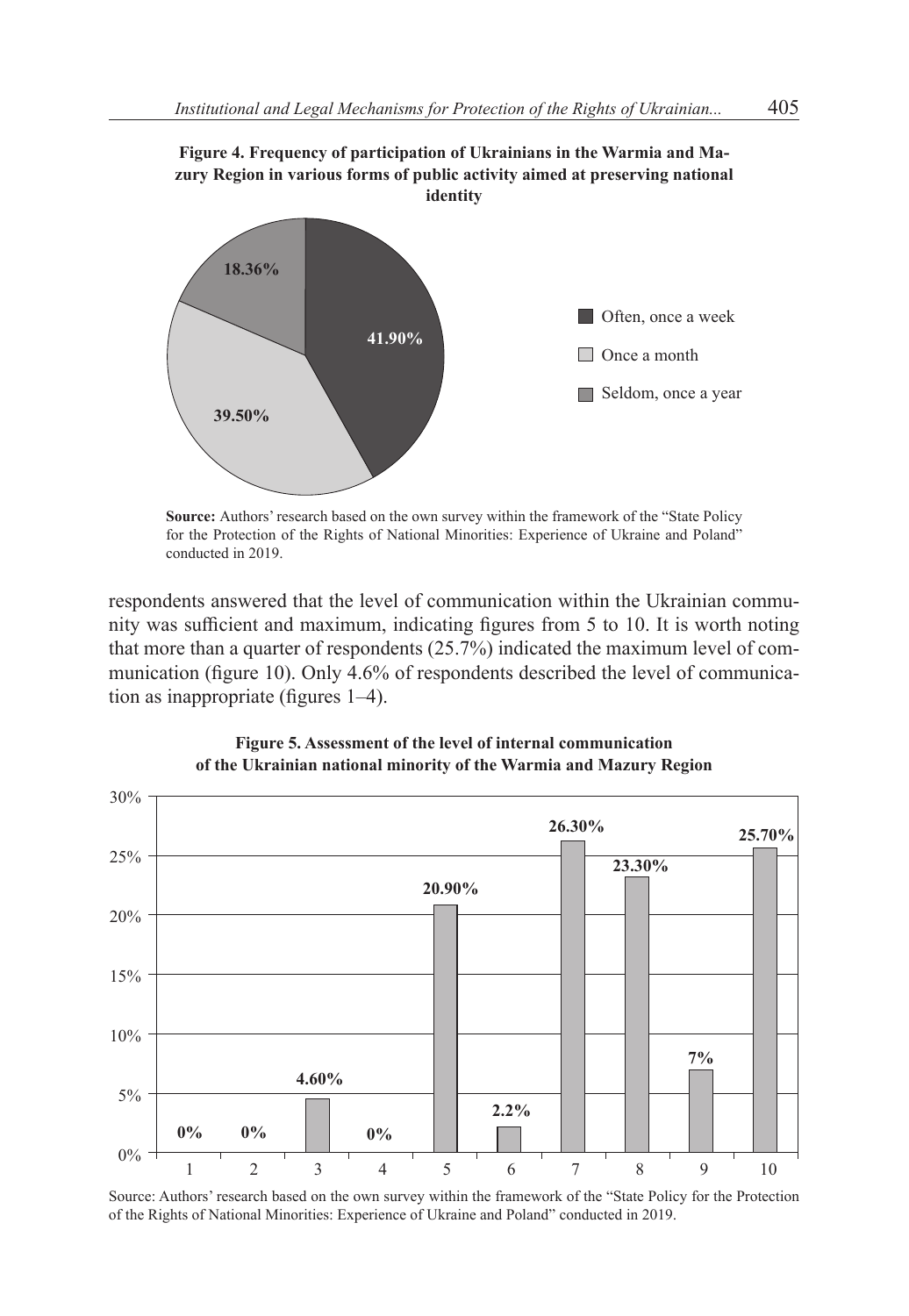In addition, the respondents were asked about the means (channels) by which they were informed about various aspects of life of the Ukrainian community in the Warmia and Mazury Region.





**Source:** Authors' research based on the own survey within the framework of the "State Policy for the Protection of the Rights of National Minorities: Experience of Ukraine and Poland" conducted in 2019.

Among the other options expressed, there were mostly answers that Ukrainians of the Region often used such channels of communication as a church and local branches of the Union of Ukrainians in Poland. The presence of the Ukrainian minority in the local information space with the use of their native language is important. In the region, the newspaper of the Ukrainian community of Poland "Nashe Slovo" is distributed, and in Górowo Iławeckie there is an editorial office of the "Blagovist" magazine. Since 1958, a Ukrainian radio program has been broadcast, and since 2011 it has been broadcast daily for 30 minutes on the radio waves of "Radio Olsztyn." Every other Tuesday on regional television, Ukrainian News are on air for 30 minutes.

An effective policy on national minorities results in the integration with representatives of other national minorities or a title nation; it significantly minimizes the emergence of ethnic conflicts which are very difficult to resolve. Since Warmia and Mazury are multinational, it is of particular importance to clarify "Ukrainian national minority – other ethnic minorities" and "Ukrainian national minority – title nation' relationships." This issue is actualized in light of several points; firstly, the growth of nationalist movements in Europe, including Poland; secondly, information about the violations of the rights of national minorities, including Ukrainians (especially the current migration wave) in Polish media; and thirdly, the complexity of modern interstate relations between Ukraine and Poland, which have historical background.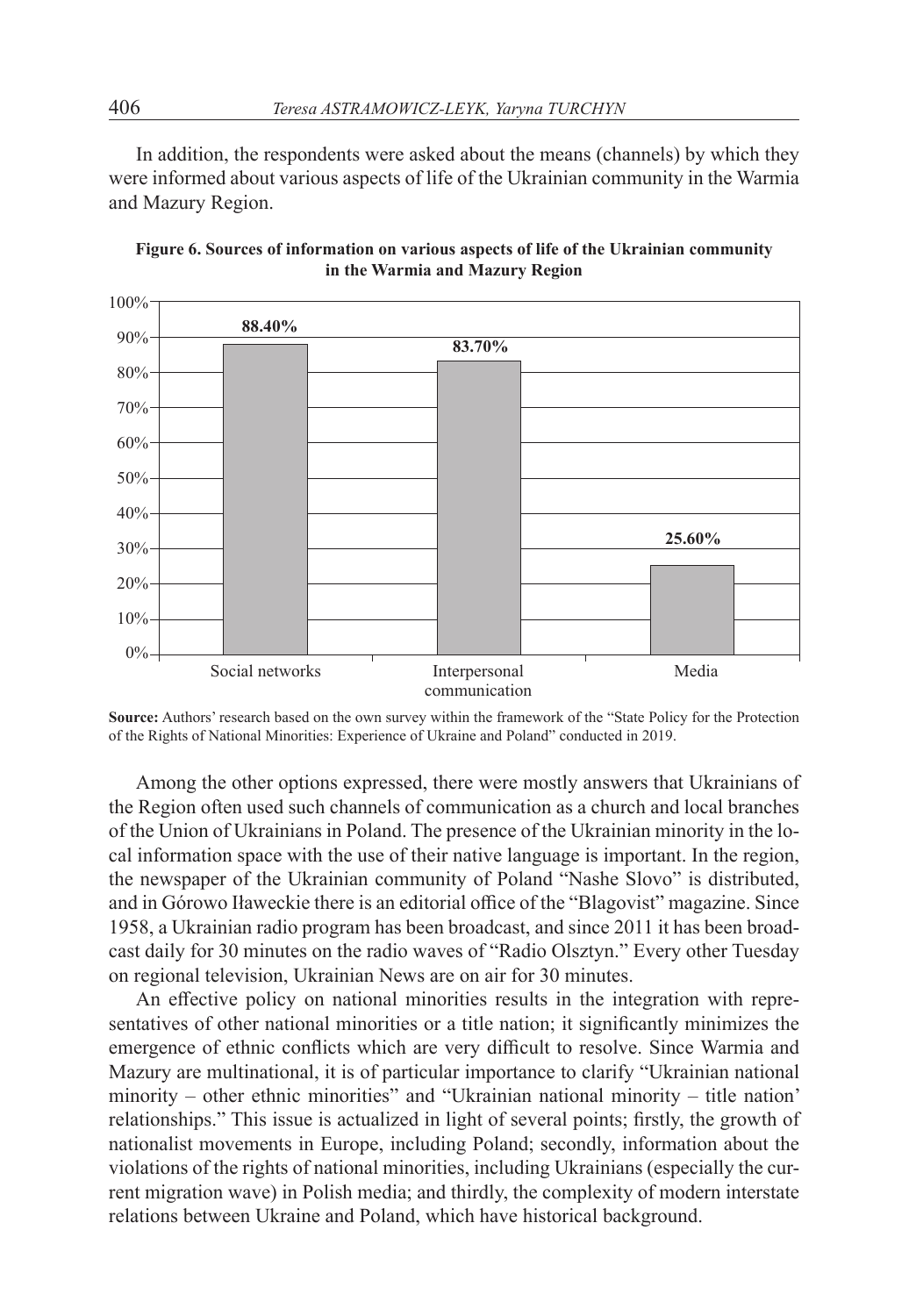In order to find out about the peculiarities of the relations of the Ukrainian community with representatives of other national minorities, the question "Do you contact (communicate) with representatives (leaders) of other national minorities in the Warmia and Mazury Region in order to coordinate joint activities aimed at protecting and supporting national minorities in the region?" was asked. More than 58% of respondents said "yes," while 41.9% answered "no." It is noted that cooperation with German and Roma national minorities is particularly active. The actions of the local authorities are not aimed at isolating national minorities or creating artificial obstacles for their cooperation, but on the contrary, at promoting their cooperation. In this way, a positive non-conflict environment for the development of the multicultural land of Warmia and Mazury is formed which prevents the "ghettoisation" of certain national minorities. When asked, "Do the local authorities carry out a unified policy for different national minorities?," the respondents stated that, in fact, close cooperation between national minorities left no place for a double standards policy. There is no contradiction between ethnic minorities regarding the distribution of financial grants by local authorities. Since the German minority has substantial financial support from their homeland and the Roma minority has a special state program, they are well aware of the more complex financial situation of Ukrainians, in fact, deprived of financial support from the Ukrainian government.

The situation in the relations between the Ukrainian national minority and the title nation looks a little different.





**Source:** Authors' research based on the own survey within the framework of the "State Policy for the Protection of the Rights of National Minorities: Experience of Ukraine and Poland" conducted in 2019.

It is worth noting that almost 12% of the respondents indicated the forms of manifestation of a negative attitude. These are answers such as "rarely, at work," "sometimes there are negative comments on the internet or in the press, as well as insulting signs on the streets," "I do not feel personally, but as a community – yes," "the current situation is significantly better than 30 years ago thanks to increased communication with the Polish population." It was noted that the wave of negativity was growing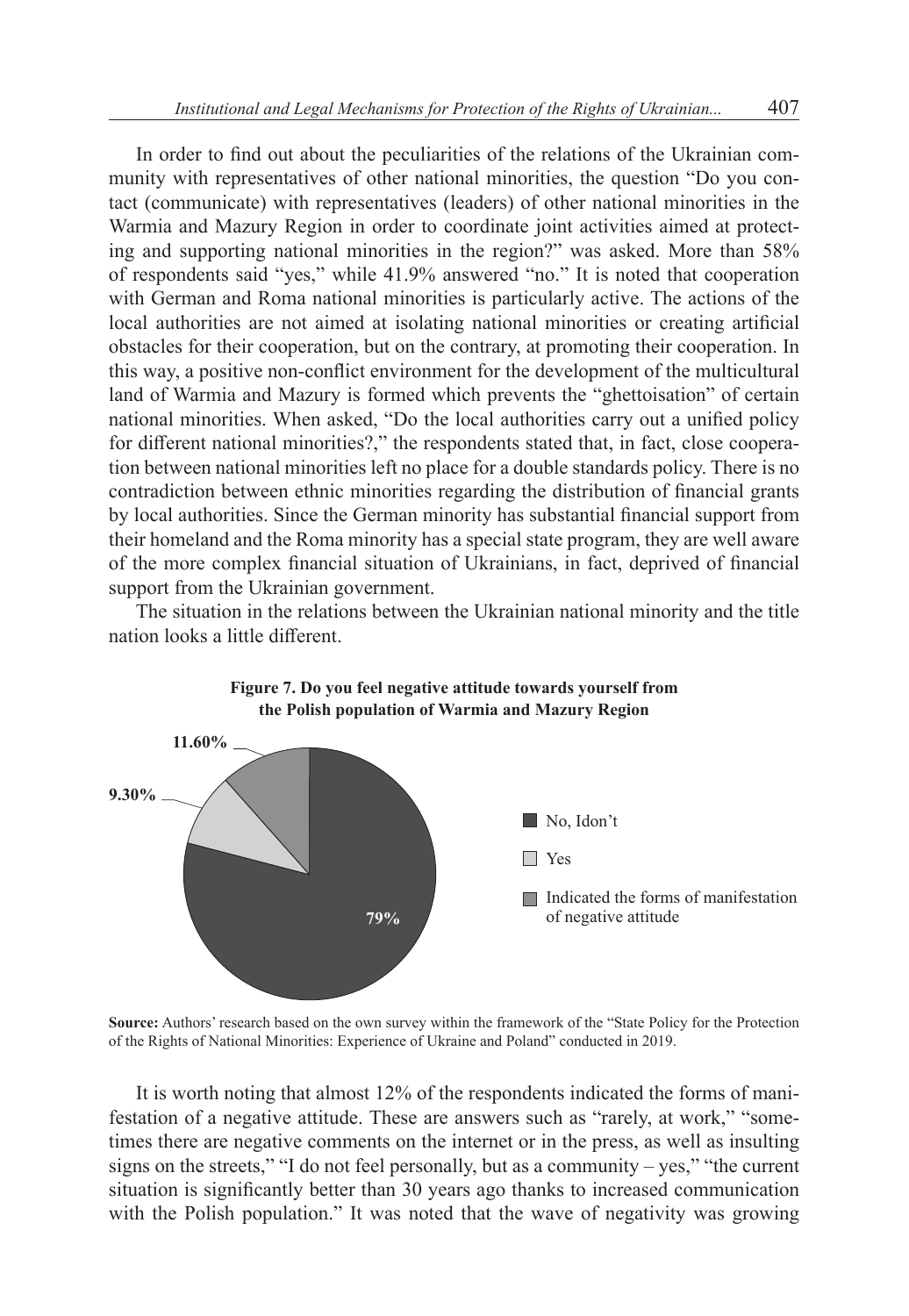before the commemoration of important historical dates for Ukrainians, such as the memory of the victims of Operation Vistula, or by "throwing-in" negative information in the media concerning the debating historical issues of Ukrainian-Polish relations. So there is some tension which is explained, firstly, by the complex historical memory of both peoples, and secondly by the unresolved historical issues at the interstate level. On the other hand, the situation is not as critical as it was a few decades ago, but it is directly related to the common European trend – the spread of influence of nationalist movements in Europe. At the same time, none of the respondents indicated that the negative attitude towards Ukrainians was propagated by or derived from the actions of state, regional or local authorities.

To assess the attitude of local authorities to the Ukrainian community, the question was asked: "Do you feel support from the Polish authorities (local, regional) in the Warmia and Mazury Region as a representative of the Ukrainian community?" The overwhelming majority of respondents feel support (95.4%). It is appropriate to mention the words of a well-known researcher of the Ukrainian diaspora in Poland, Bohdan Halczak, that a pattern is observed that where there are enough Ukrainians and they are well-organized, there is their greater support from local authorities (Halczak, 2010: 113–127). Only 2.3% of respondents do not feel support, and a small number note the deterioration or lack of such support.





**Source:** Authors' research based on the own survey within the framework of the "State Policy for the Protection of the Rights of National Minorities: Experience of Ukraine and Poland" conducted in 2019.

To measure the level of support of the Polish authorities (local, regional) for the Ukrainian community in the Warmia and Mazury Region, an assessment scale ranging from 1 (no support) to 10 (maximum support) was selected. 81.5% of respondents indicated that support was above average, with figures ranging from 5 to 10. Instead, 28% of respondents indicated average level of support (figure 5), and 16.3% described support as low (figures 1–4).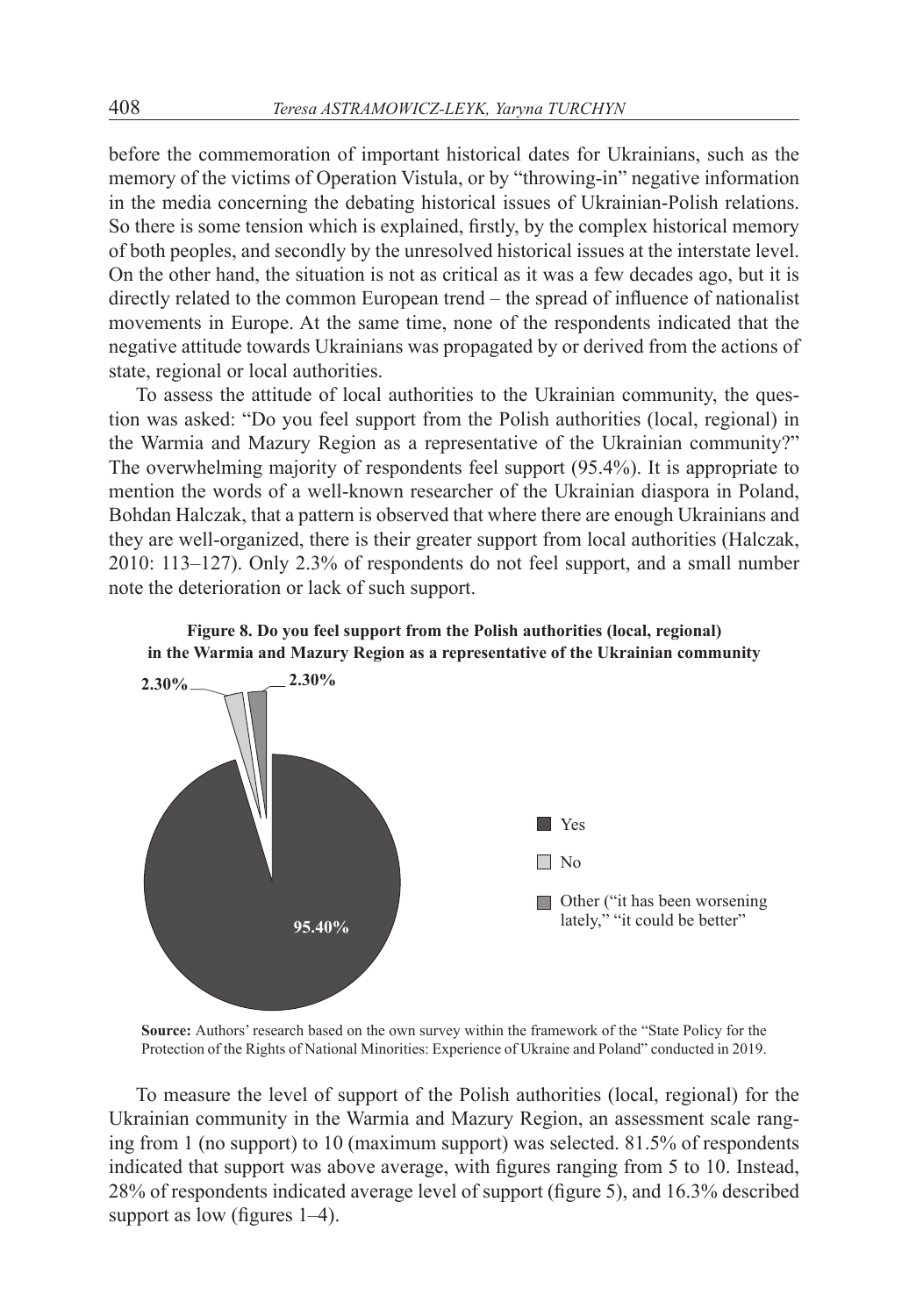When asked, "Do you consider the local and regional authorities' financial support for Ukrainian societies in the Warmia and Mazury Region sufficient," nearly 42% of respondents rated it as sufficient and medium.





**Source:** Authors' research based on the own survey within the framework of the "State Policy for the Protection of the Rights of National Minorities: Experience of Ukraine and Poland" conducted in 2019.

By the way, during the Congress of Political Scientists in Poznan', professor of the University of Warmia and Mazury in Olsztyn Teresa Astramowicz-Leyk published the data of her research for 2016 and noted that the Ukrainian national minority then expected more funding from the regional authorities, since there was no financial support from the Ukrainian authorities at all. The current chairman of the National Minorities Committee, J. Słoma noted that in 2019, 40,000 PLN were allocated to competitions among minority NGOs, and the committe suggested that the Chairman of the Warmia and Mazury Region should significantly increase this amount. The deputy stressed that the government had significantly limited material support to national minorities, and no member of the Law and Justice Party had expressed a desire to work in the National Minorities Committee, which also indicated some national trends in the implementation of ethnopolitics.

When asked "How often do you, as a representative of the Ukrainian community, ask the Polish authorities (local, regional) to protect your rights, freedoms and meet your needs in the Warmia and Mazury Region?," the following answers were received: "often" – 9.3%; "rarely" – 46,6%; "never" – 41.9%; "if necessary" – 2.2%. Therefore, the prevailing view is that community representatives do not appeal or rarely appeal to representatives of the Polish authorities (local, regional) (88.5%). Mostly, this mission is carried out by the leaders of the Ukrainian centres which is quite natural, since they are endowed with representative functions.

We would like to highlight the proposals of the leaders of the Ukrainian community which are directed to the representatives of the Polish authorities and, according to local Ukrainians, can contribute more to the development of the Ukrainian national minority in the Warmia and Mazury Region. The key proposals here were: 1) to increase the amount of Ukrainian airtime on television, radio, publications in the press; 2) to increase popularization of Ukrainian music, films, sports; 3) to create a regional center of Ukrainian culture; 4) to support educational projects, to found scientific centers which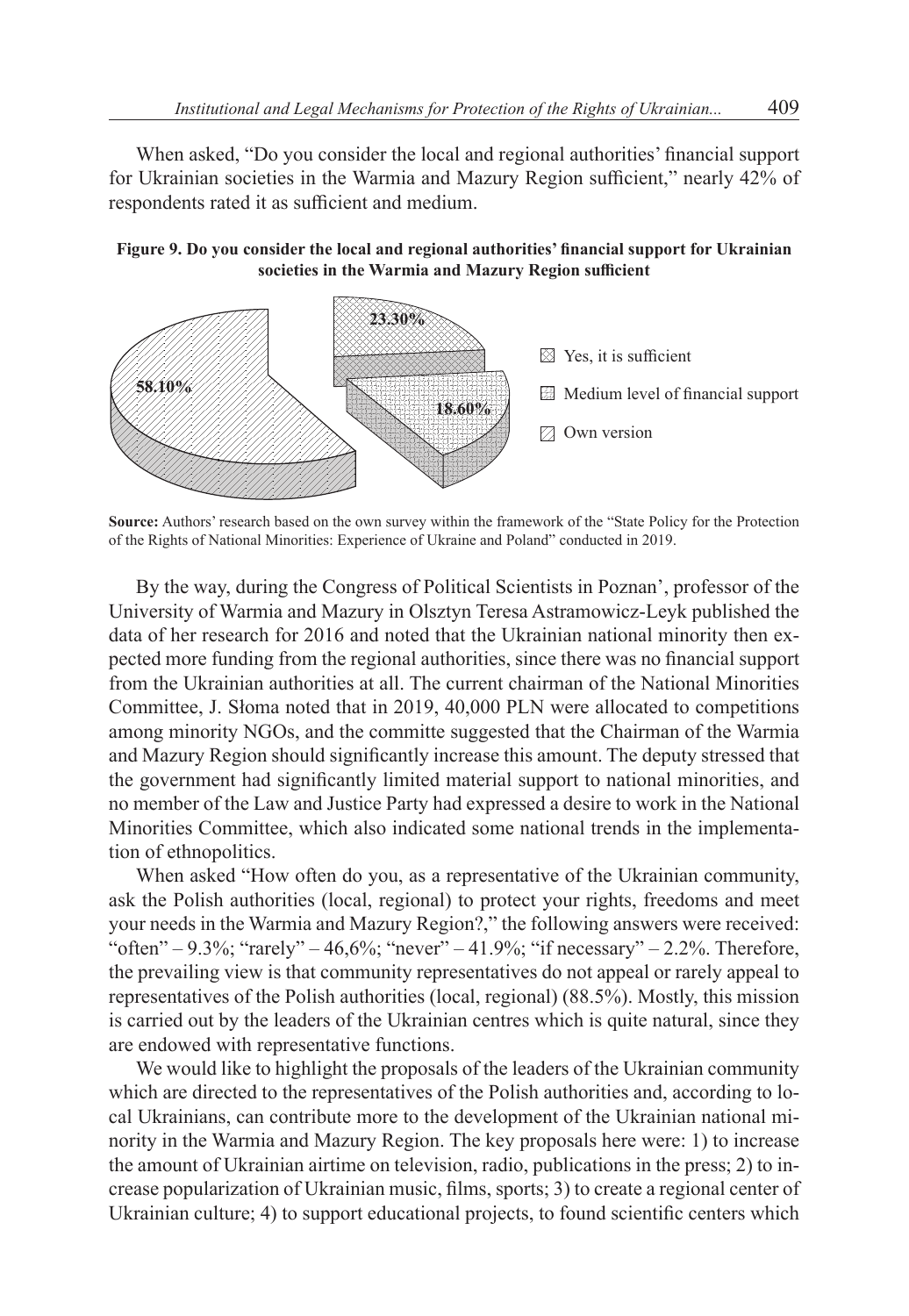will facilitate joint research into history, and thus strengthen inter-state Ukrainian-Polish cooperation; 5) to create a museum of displaced persons of Operation Vistula in the region; 7) to invite qualified practitioners from Ukraine to work in cultural centers; 8) to simplify bureaucratic procedures in dealing with national minorities; 9) to increase the presence of Ukrainian topics (positive content, as emphasized ) in local media and on the Internet, etc. We see that a lot of proposals require not only significant initial investment but also large financial costs to support the ongoing functioning of such projects. Therefore, implementation of such proposals requires not only the efforts of the Polish authorities or resources from the Ukrainian community (information, organizational, personnel), but also considerable support from the Ukrainian government, first of all, financial, which is unlikely to date.

The heads of the centers were also asked to name the main benefits of the Polish policy on national minorities, including that at the level of the Warmia and Mazury Region. The following answeres were received: 1) a proper legal framework for the exercise of and respect for the rights of national minorities; 2) effective functioning of the Committee on National Minorities and the Marshal's representative of the region on national and ethnic minorities at the local level; 3) existing mechanism for co-financing/financing activities undertaken by the Ukrainian minority; 4) providing premises for the operation of Ukrainian centres; 5) political representation of the Ukrainian national minority at the local level.

Regarding the level of political representation, on October 21, 2018, elections were held in Poland to the self-governing bodies (called: gmina, poviat, sejmik, as well as wojt and burgomaster of cities). In total, 95 candidates – representatives of the Ukrainian community – ran for election in the country. Of these, 39 were victorious (Лоза, 2018a). Two Ukrainians became deputies of the Warmian-Masurian Regional Assembly: Miron Sycz mentioned above and Zbigniew Homza. These deputies headed the electoral lists of the Civic Coalition, created by the Civic Platform and Nowoczesna parties. In total, more than 15 representatives of the Ukrainian community work in the regional representative bodies of different levels (Лоза, 2018b). However, the level of political representation of the large Ukrainian community is still insufficient. This can be explained by the generally low level of political activity of Polish Ukrainian, which is justified by several reasons: the disperse nature of the Ukrainians' residence on the territory of the Republic of Poland, the confessionality of the Polish Ukrainians, the established negative stereotype of the Ukrainian among Polish population as well as too weak support from the "mother" state (Турчин, 2014: 155).

The Ukrainian leaders have noted some underdevelopment of Polish policy on national minorities at the regional level, lack of funding for the activities of the Ukrainian national minority as well as some difficulties with Ukrainian radio broadcasting observed over the last two years, which relate to the introduction of information censorship (the show is translated into Polish and after reviewing it the editor makes the decision to publish this or that information). It was also noted that the treatment of national minorities depends significantly on the political situation or historical contradictions existing at the interstate level between Ukraine and Poland.

Within the Ukrainian national minority, the actions of the authorities related to the protection of the rights of national minorities are often linked to the accession of the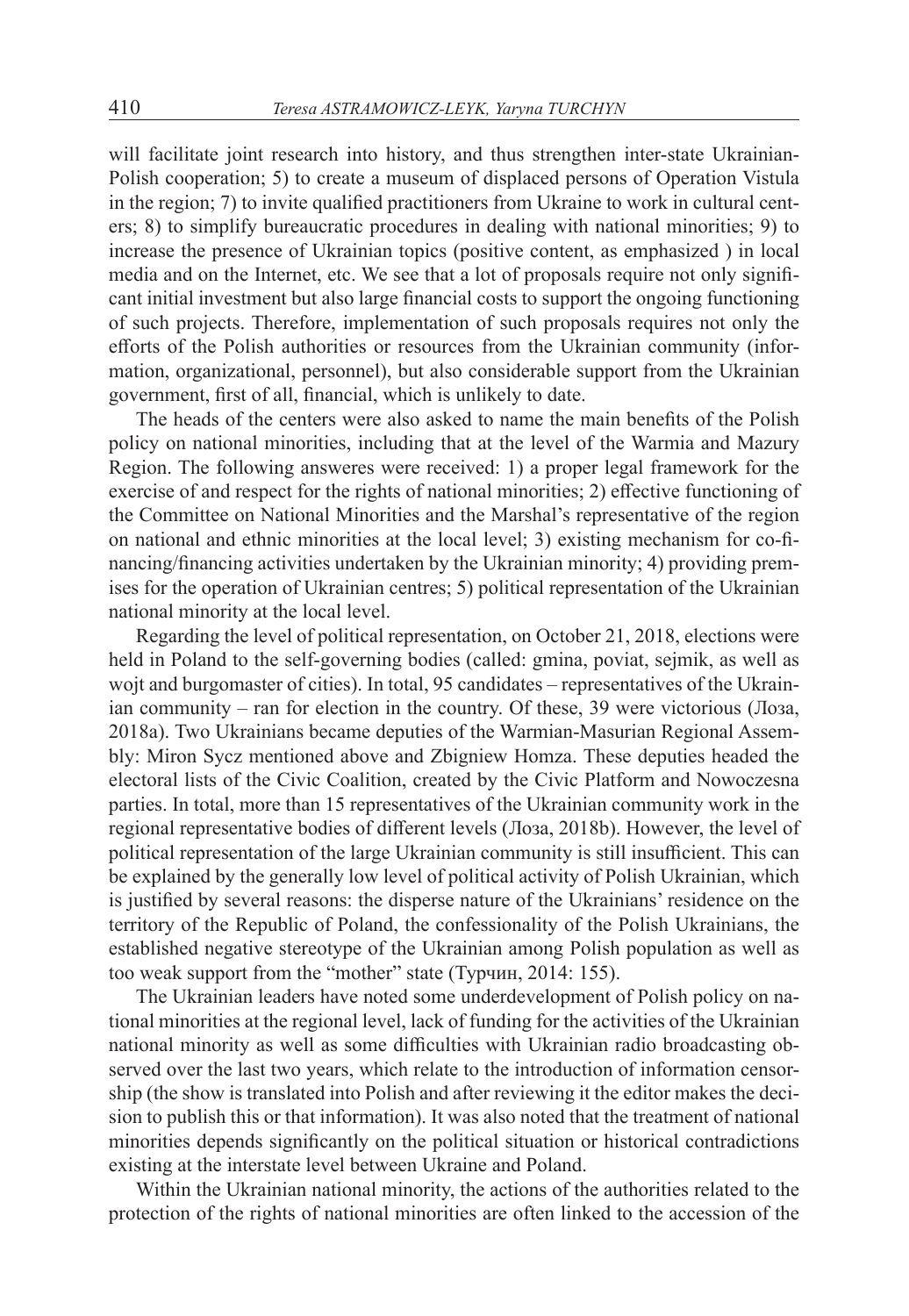Republic of Poland to the EU. The question "Has Poland's integration with the EU influenced its policies for national minorities?" was answered that most of the positive practices in this area are, in fact, derived from the integration of the Republic of Poland into the EU. Poland's entire legislative base is in line with EU legislation on the rights of national minorities. This allows Ukrainians to better represent their heritage, which has generally improved the attitude of Polish society to the Ukrainian national minority.

As representatives of the Ukrainian national minority repeatedly pointed to the low presence of Ukrainian authorities in solving their problems, it was appropriate to diagnose the state of interaction/communication between the Ukrainian community of the Warmia and Mazury Region and Ukraine since many needs of local Ukrainians may be met only with the support of the Ukrainian authorities.

In order to find out about the support of Ukrainians in the region by the Ukrainian authorities, the first question was asked about the evaluation of the work of the Consulate of Ukraine in Gdansk with the Ukrainians of the Warmia and Mazury Region, according to the scale where 1 stands for "no support," and 10 – "maximum support and assistance." Therefore, 34.8% of respondents indicated that support was above average, indicating figures from 5 to 10. 48.9% described support as low (figures 1 to 4). Of these, 37.4% of respondents indicated a very low level of support (figure 1).



**Figure 10. Evaluation of the effectiveness of consular work with the Ukrainian national minority of the Warmia and Mazury Region**

**Source:** Authors' research based on the own survey within the framework of the "State Policy for the Protection of the Rights of National Minorities: Experience of Ukraine and Poland" conducted in 2019.

More than 16% of respondents said they did not seek support from the consulate. This situation is explained by the fact that not all local Ukrainians are in contact with the Consulate in Gdańsk due to objective circumstances, although the leaders of Ukrainian centres all without exception maintain contacts with the Consulate. How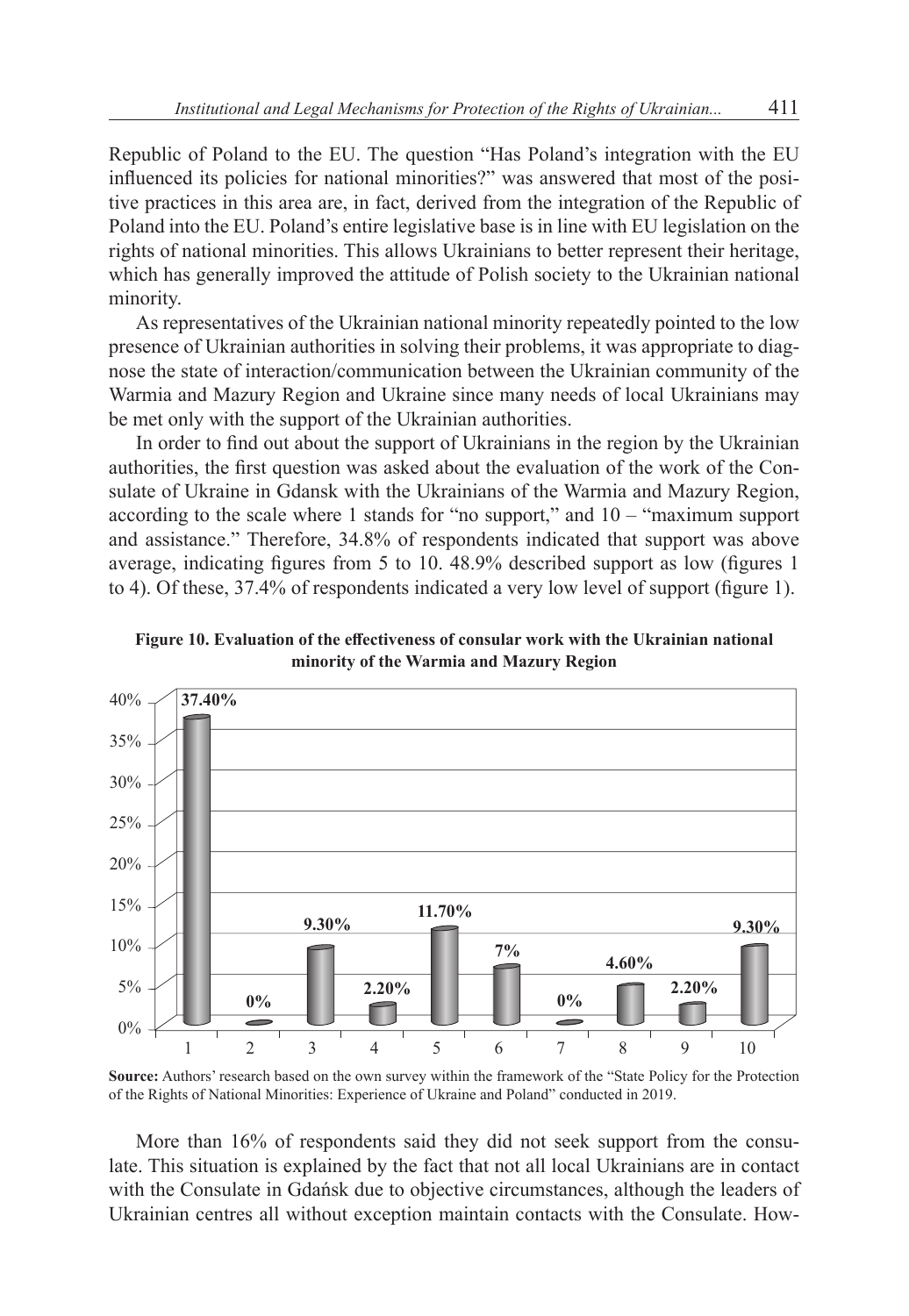ever, they pointed out the lack of coordination efforts of the Consulate. In our opinion, the situation can be improved by raising the status of the Gdańsk Consulate to the level of General which will allow to increase the staffing and funding of this structure in the field of work with national minorities.

When asked what issues the Ukrainian authorities should pay more attention to when working with the Ukrainian community of the Warmia and Mazury Region, the following answers were received: 1) development of cultural ties with the Motherland – 83.7%; 2) financial support of Ukrainian societies in the region – 69.8%; 3) creation of Ukrainian cultural centers and schools in the region  $-62.8\%$ ; 4) protection and securing of the rights of labour migrants  $-39.5\%$ ; 5) support for joint research by universities of region and Ukraine – 34.9%; 6) recognition of Ukrainian diplomas and degrees in the region  $-27.9\%$ ; 7) ensuring the political (electoral) rights of Ukrainians – 20.9%. As we can see, the respondents are most concerned about the development of cultural ties with their homeland as well as about the financial support of Ukrainian associations in the region. The issue of protecting the rights of migrant workers (39.5%) is important for a third of the respondents. In our view, given the political and economic situation in Ukraine and Poland's need for labor migrants from Ukraine, this issue will become increasingly urgent which requires prompt action by the official authorities of Ukraine.

The leaders of the Ukrainian community were asked to indicate the positive practices of Ukraine's policy towards Ukrainians in Poland. They mentioned: 1) establishment of cooperation with consular institutions; 2) development of cultural ties with Ukraine; and 3) providing local language teachers with opportunities for professional development. On the other hand, among the main drawbacks of the Ukrainian authorities in the implementation of the policy towards Ukrainians in Poland, the following were noted: 1) a complex mechanism for acquiring the status of a foreign Ukrainian; 2) lack of systematic interaction with Ukrainians abroad; 3) lowering the status of the Consulate of Ukraine in Gdańsk; 4) lack of funding for the development and meeting needs of the Ukrainian national minority of the Warmia and Mazury Region from the Ukrainian government. The leaders of the Ukrainian community also noted that at the regional level, opportunities for the development of Ukrainian-Polish cooperation were used to the maximum, and they were more effective than interstate ones. Thus, the Warmia and Mazury Region has established cooperation with some regions of Ukraine (26 agreements on regional cooperation have been concluded). The cooperation with Rivne region and the fact that the region welcomed 180 displaced persons from occupied Donbass were particularly noteworthy.

Recommendations were also formulated for the Ukrainian state structures to increase the effectiveness of the policy towards the Polish Ukrainians, namely: 1) to create an appropriate legislative framework for such work and to apply it systematically. As an example, the Polish authorities' approach to a similar task has been noted here; 2) to organize appropriate departments (sections) on the work with the Diaspora at the Ministry of Foreign Affairs, the Ministry of Culture, diplomatic and consular institutions; 3) to create a coordination department under the Ministry of Education and Science of Ukraine which will support the schooling system in the native language of foreign Ukrainians. It should be noted that the Ministry of Foreign Affairs of Ukraine, the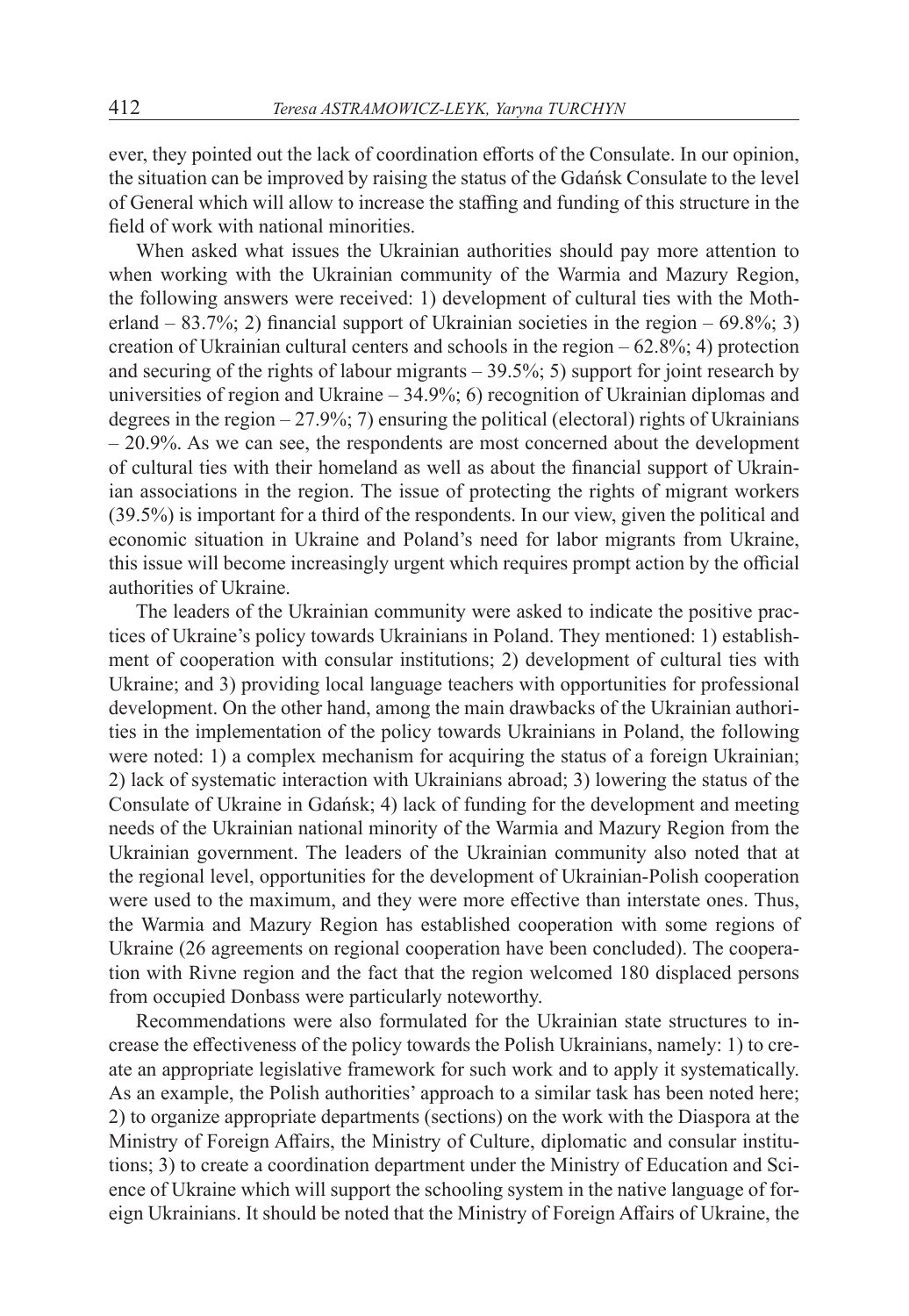diplomatic and consular structures, the Ministry of Education and Science of Ukraine and other state structures have numerous departments the activities of which are aimed at fulfilling the above tasks. However the fact that the representatives of the Ukrainian national minority are not familiar with their activities indicates both the low level of information policy of Ukraine and the low efficiency of such structures and the need for their reform.

\*\*\*

Consequently, the obtained results provide a basis for answers to the main research problems and let us to state that the main research hypothesis was confirmed. 1.The Ukrainian minority expects greater financial support from the regional authorities, especially since this minority does not have such support from the Ukrainian state as, for example, the German minority from their state; 2. Leaders of national minority organizations confirm the involvement of regional authorities in the maintenance of culture, language and national identity typical of a given minority; 3. The regional authorities support not only individual programs of national minorities but also their joint activities; 4. All the leaders emphasize that they cooperate with the Committee for National and Ethnic Minorities of the Regional Assembly, thus proving that its formation in 1999 was justified; 5. The appointment of the Marshal's Representative of the Warmia and Mazury Region was an important and necessary decision. His work was more appreciated than the work of the Committee for National and Ethnic Minorities; 6. The activities of the self-government of the Warmia and Mazury Region to reduce inequality of national minorities have taken a model form. Side by side, complementing each other, these two institutions – the Committee and the Representative – are caring for the rights of national minorities.

The data summarized by the results of the research have made it possible to formulate a conclusion about the current state of the Ukrainian national minority in the Warmia and Mazury Region. In particular, there are already established traditions and opportunities for comprehensive development of the Ukrainian national minority. In this region, a unique institutional climate has emerged primarily owing to the activities of the Marshal's Representative for National Minorities and the Committee on National Minorities and Activities. Such an experience is quite effective and, in our opinion, it is advisable to introduce it not only in the practice of other regions of Poland, but also to apply it in other countries of the European region. We should not forget about proper legal and regulatory support for Poland in the protection of the rights and freedoms and meeting the needs of national minorities, including Ukrainian (in socio-political, economic, educational, spiritual and other spheres), which is largely due to Poland's membership in the European Union.

However, there are a number of challenges facing the Ukrainian community in the Warmia and Mazury Region and requiring proper response. They are: strengthening the preventive measures against assimilation of Ukrainians; establishing stable and systematic links between the Ukrainian minority and the state of Ukraine; dicreasing the dependence of the national minority on the political situation; increasing funding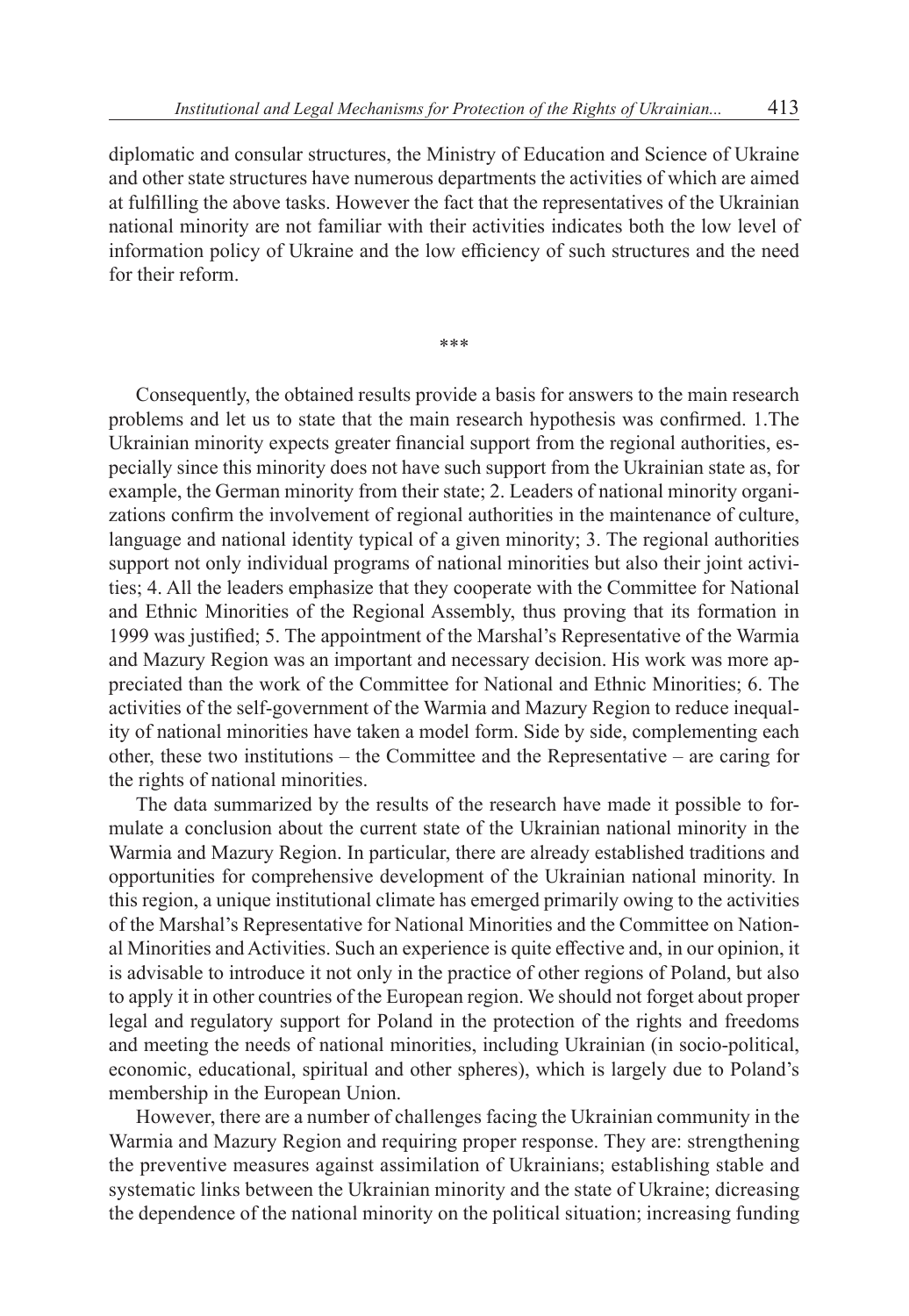for cultural, educational and research projects; improving the communication of representatives of the Ukrainian community with each other and with representatives of other national communities; diversification of forms of activity of the Ukrainian community, including the involvement of representatives of the new wave of labor migration, etc. Such tasks can be accomplished only through joint efforts of the Ukrainian community, the Polish society, central and regional government bodies of both the Republic of Poland and Ukraine. The result of such interaction will become a reliable component not only for improving the situation of national minorities in the Republic of Poland and Ukraine, but also for the Ukrainian-Polish strategic partnership in general.

#### **REFERENCES**

- Astramowicz-Leyk T. (2002), *Europejskie standardy prawa mniejszości narodowych do edukacji a praktyka w regionie Warmii i Mazur*, in: *Unifikacja i Różnicowanie się współczesnej Europy*, (eds.) B. Fijałkowska, A. Żukowski, Dom Wydawniczy Elipsa, Warszawa.
- Astramowicz-Leyk T. (2016), *Działania samorządu województwa Warmińsko-Mazurskiego na rzecz równego traktowania mniejszości narodowych*, 15 sierpnia 2016, http://paperroom.ipsa.org/ papers/paper\_64775.pdf (06.07.2019).
- Czetyrba-Piszczako M. (2015), *Tożsamość kulturowa i identyfikacja językowa Ukraińców Warmii i Mazur*, "The Central European Journal of Social Sciences and Humanities", No. 15: 543–557.
- *Dane dotyczące nauczania osób z mniejszości narodowych za lata 2014/2015*, Warmińsko-Mazurskie Kuratorium Oświaty w Olsztynie, https://www.ko.olsztyn.pl/ (18.07.2019).
- Domagała B. (2009), *Ukraińcy na Warmii i Mazurach. Studium procesów asymilacji*, Ośrodek Badań Naukowych im. W. Kętrzyńskiego, Olsztyn.
- Drozd R., Halczak B. (2010), *Dzieje Ukraińców w Polsce w latach 1921–1989*, TYRSA, Warszawa.
- Dziennik Ustaw (1991), Nr 95, poz. 425 z późn. zm., http://prawo.sejm.gov.pl/isap.nsf/DocDetails. xsp?id=wdu19910950425 (11.07.2019).
- Dziennik Ustaw (2005), Nr 17, poz. 14, http://prawo.sejm.gov.pl/isap.nsf/ByYear.xsp?type=WDU- &year=2005&vol=17 (21.06.2019).
- Halczak B. (2010), *Ukraińcy (po 1989 r.)*, in: *Mniejszości narodowe i etniczne w Polsce po II wojnie światowej*, (eds.) S. Dudra, B. Nitschke, Zakład Wydawniczy Nomos, Kraków: 113–127.
- *Informacja Pełnomocnika Marszałka Województwa Warmińsko-Mazurskiego z dnia 10* maja *2016 r*., http://olsztyn.uw.gov.pl/index.php?lang=pl (28.07.2019).
- Janusz G. (1994), *Raport o sytuacji osób należących do mniejszości narodowych i etnicznych w Polsce*, Helsińska Fundacja Praw Człowieka, Warszawa.
- Janusz G. (1998), *Prawa mniejszości narodowych, etnicznych i językowych*, Szkoła Praw Człowieka, Teksty wykładów, Helsińska Fundacja Praw Człowieka, Warszawa.
- Janusz G. (2001), *Regulacje prawne dotyczące ochrony mniejszości narodowych w Polsce*, in: *Status prawny mniejszości narodowych w Polsce w świetle Konwencji Ramowej o Ochronie Mniejszości Narodowych*, Materiały z konferencji, Warszawa, 23–24 październik 2000, (eds.) S. Łodziński, Wydawnictwo Sejmowe, Warszawa: 115–134.
- *Konstytucja Rzeczypospolitej Polskiej* (1997), Dz. U. 1997, Nr 78 poz. 483, http://prawo.sejm.gov.pl/ isap.nsf/DocDetails.xsp?id=WDU19970780483 (03.09.2019).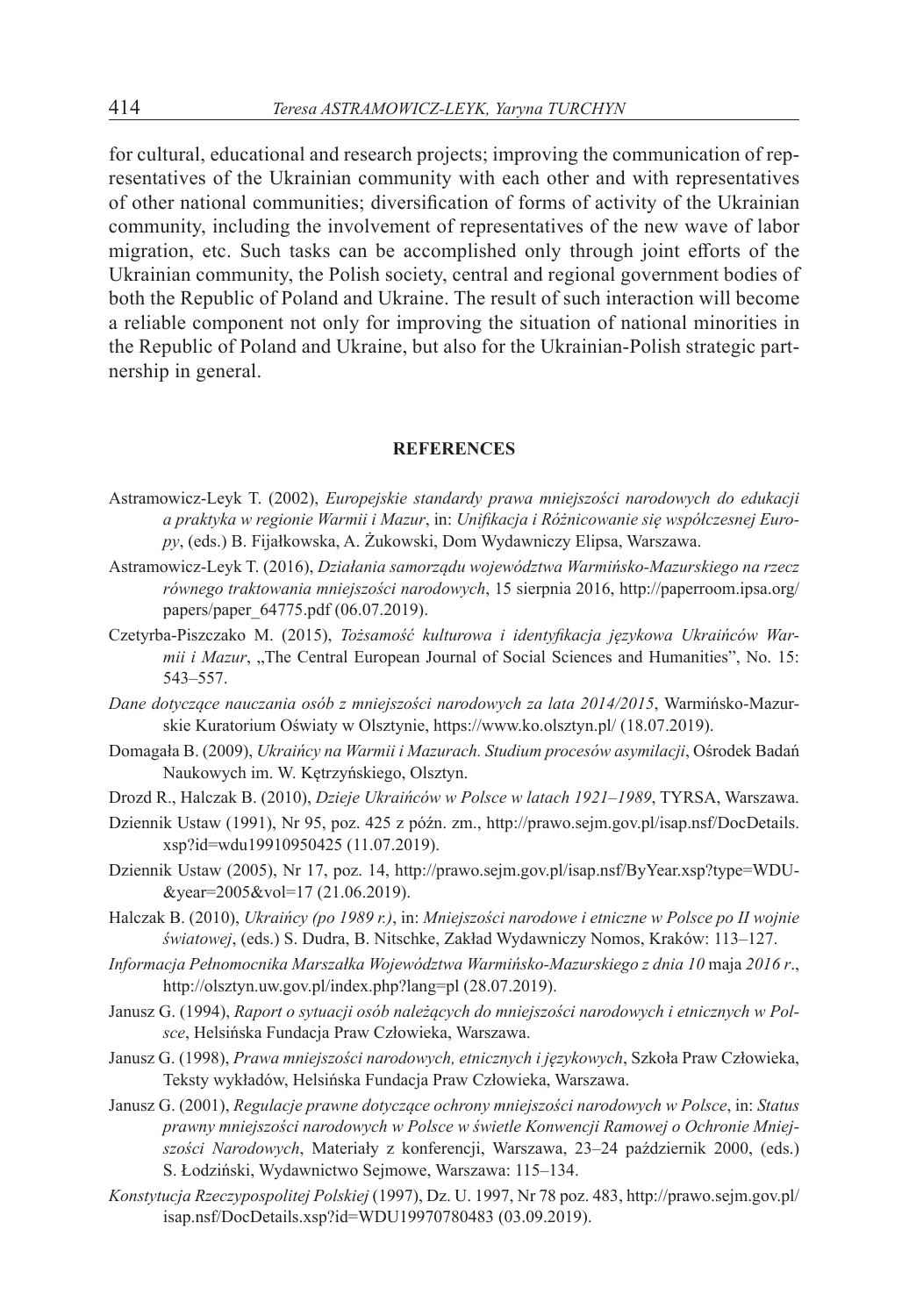- Łodziński S. (1998), *Przekroczyć własny cień. Prawne, instytucjonalne oraz społeczne aspekty polityki państwa polskiego wobec mniejszości narodowych w latach 1989–1997*, in: *Mniejszości narodowe w Polsce. Praktyka po 1989 roku*, (eds.) B. Berdychowska, Wydawnictwo Sejmowe, Warszawa.
- Pismo Warmińsko-Mazurskiego Kuratora Oświaty z dnia 21 maja 2019 r., https://www.ko.olsztyn. pl/2019/05/21/zarzadzenie-nr-21-warminsko-mazurskiego-kuratora-oswiaty-z-dnia-21 maja-2019-r/ (13.06.2019).
- Podrucka P., Szkoła J. (2011), *Ukraińcy jako diaspora i mniejszość narodowa w Polsce ujęcie retrospektywne i współczesne*, "Zeszyty naukowe ruchu studenckiego", No. 1: 86–101.
- Sakson A. (1998), *Stosunki narodowościowe na Warmii i Mazurach 1945–1997*, Instytut Zachodni, Poznań.
- Sakson A. (2011), *Od Kłajpedy do Olsztyna. Współcześni mieszkańcy byłych Prus Wschodnich: Kraj Kłajpedzki, Obwód Kaliningradzki, Warmia i Mazury*, Instytut Zachodni, Poznań.
- Sakson A. (2014), *Mniejszość ukraińska na Warmii i Mazurach*, in: *Mniejszości narodowe i etniczne w Polsce i Europie. Aspekty polityczne i społeczne*, (eds.) A. Sakson, Wydawnictwo Adam Marszałek, Toruń.
- Załącznik do Uchwały Nr 6/9/00 Zarządu Województwa Warmińsko-Mazurskiego z dnia 25 stycznia 2000 r., par. 43, https://bit.ly/2kskKVg (11.06.2019).
- Załącznik do Uchwały Nr X/114/99, par. 23 p. 8 z dnia 14 października 1999 r., https://bitly.su /2A3g9 (18.09.2019).
- Євтух В., Трощинський В., Попок А. (2005), *Закордонне українство. Навчальний посібник*, ВІК, Київ.
- Лоза П. (2018a), *38 українців перемогли у місцевих виборах у Польщі*, 25 жовтня 2018, http:// www.nasze-slowo.pl/news/32-ukrainci-peremogli/ (12.06.2019).
- Лоза П. (2018b), *Українські кандидати у виборах до сеймику Вармінсько-Мазурського воєводства*, 11 липня 2018, http://www.nasze-slowo.pl/news/ukrainski-kandidati-u-viborah-dosejmiku-varminsko-mazurskogo-voievodstva/ (3.07.2019).
- Лоза П. (2019), *Феномен об'єднання через різноманітність*, 21 квітня 2019, https://www.naszeslowo.pl/fenomen-ob-dnannya-cherez-riznomanitnist/ (18.07.2019).
- Наш вибір (2019), *Скільки українців живе в Польщі*, 11 березня 2019, https://naszwybir.pl/ skilky-ukrayintsiv-zhyve-v-polshhi-nove-doslidzhennya/ (12.07.2019).
- Турчин Я. (2014), *Українська держава та закордонне українство в Польщі: особливості взаємодії*, "Українська національна ідея: реалії та перспективи розвитку", No. 26: 149-155.

#### **ABSTRACT**

The research aims at presenting and exploring the mechanisms for protection of the rights of national minorities (based on the example of Ukrainian minority) in the Warmia and Mazury Region of the Republic of Poland. The research hypothesis is based on the statement that in fact the protection of rights of national minorities at the level of the Warmia and Mazury Region could be treated as a model, and thus implemented in other regions in Poland, or even in other countries facing the problems related to the protection of national and ethnic minorities. The main research problems are addressed within the questions: how is Ukrainian minority distributed in the studied region?; What are the state and local government institutions working for national minorities in the studied region of Poland?; What activities do these institutions undertake to ensure equal treatment of national minorities and provision for their rights?; How are